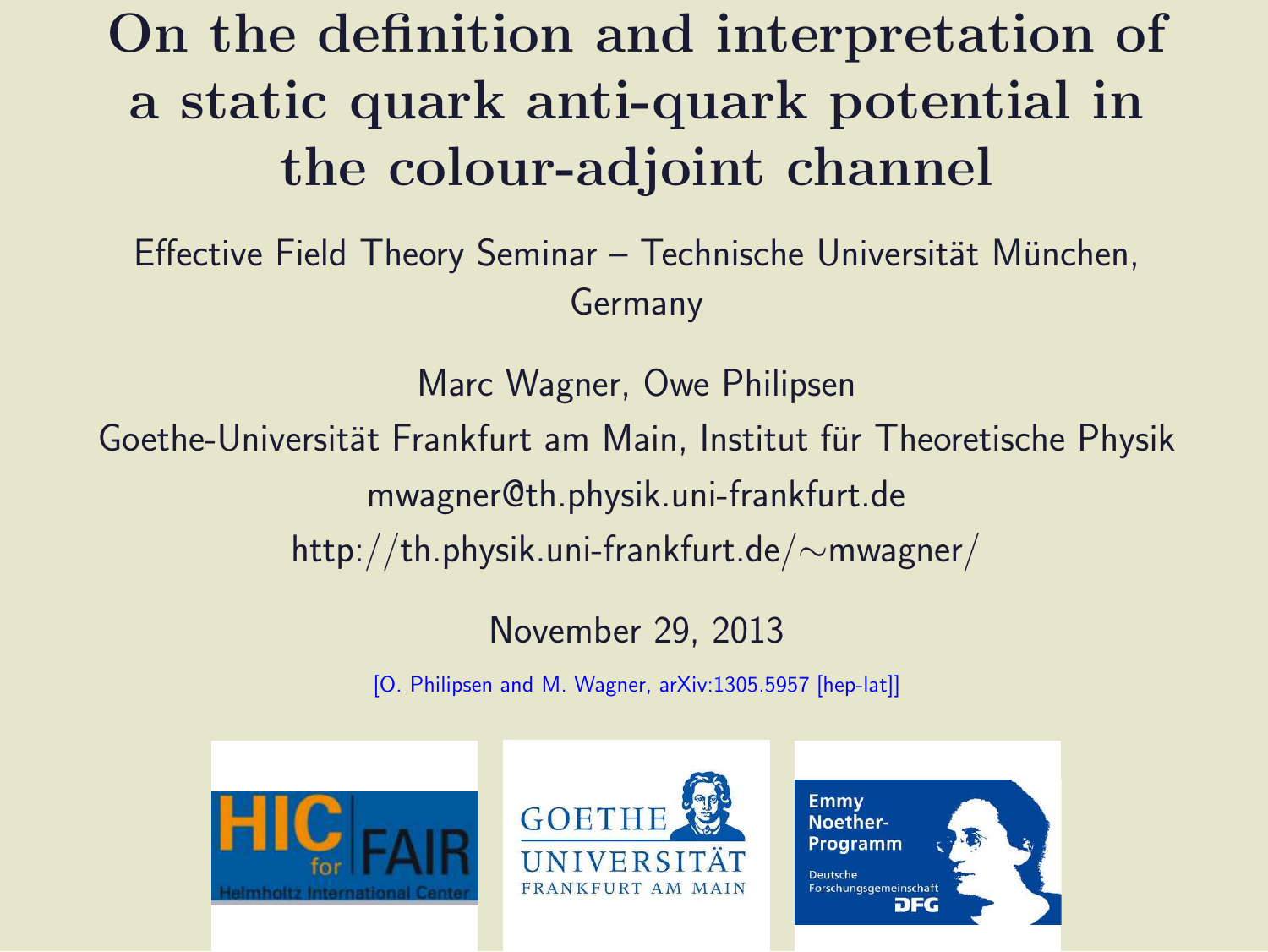### Original motivation (1)

- Determination of  $\Lambda_{\overline{MS}}$  from the (singlet) static potential for  $n_f = 0$ (Yang-Mills theory) and  $n_f = 2, 3$  (QCD) and gauge group  $SU(3)$ :
	- Fit the perturbative result, which depends on the perturbative scale  $\Lambda_{\overline{\rm MS}}$ , to the corresponding lattice result, where the scale has been set e.g. by the typical non-perturbative scale  $r_0 \approx 0.45$  fm... 0.50 fm (or by other hadronic quantities, e.g.  $m_{\pi}$  and  $f_{\pi}$ ).
	- Similar problem: relate the perturbative scale  $\Lambda_{\overline{\rm MS}}$  and the non-perturbative scale  $r_0$  by determining the dimensionless quantity  $\Lambda_{\overline{\rm MS}}r_0$ .
	- Instead of  $\Lambda_{\overline{\text{MS}}}$  one can also determine  $\alpha_s$  at some fixed scale.
	- [N. Brambilla, X. Garcia i Tormo, J. Soto and A. Vairo, Phys. Rev. Lett. 105, 212001 (2010) [arXiv:1006.2066 [hep-ph]]]
	- [K. Jansen, F. Karbstein, A. Nagy and M. Wagner et al. [ETM Collaboration], JHEP 1201, 025 (2012) [arXiv:1110.6859 [hep-ph]]]
	- [A. Bazavov, N. Brambilla, X. Garcia i Tormo, P. Petreczky, J. Soto and A. Vairo, Phys. Rev. D 86, 114031 (2012) [arXiv:1205.6155 [hep-ph]]]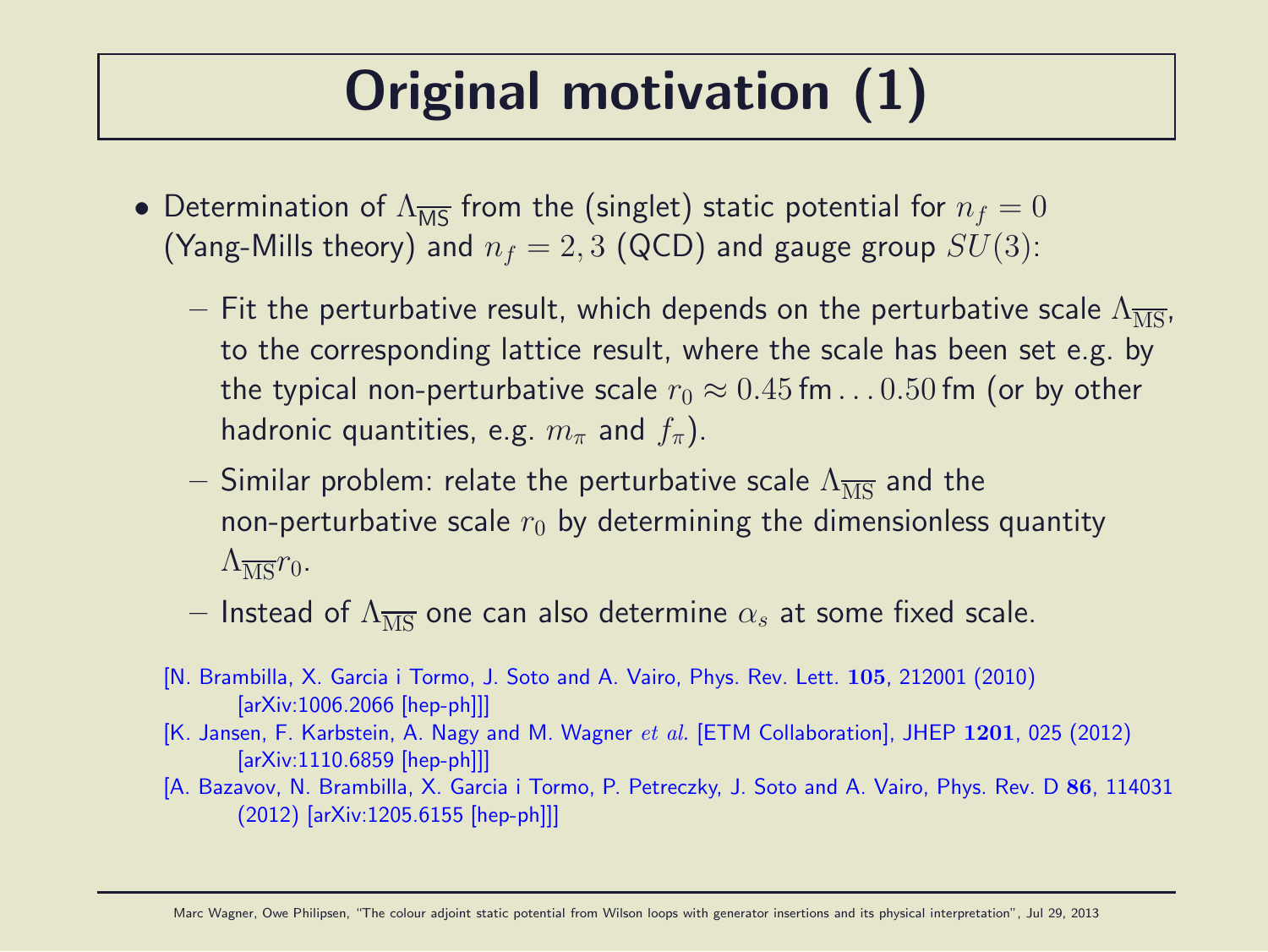# Original motivation (2)

• Perturbative calculation of the color adjoint static potential up to 2 loops, recently also up to 3 loops (the "octet static potential" for gauge group  $SU(3)$ ).

[T. Collet and M. Steinhauser, Phys. Lett. B 704, 163 (2011) [arXiv:1107.0530 [hep-ph]]] [C. Anzai, M. Prausa, A. V. Smirnov, V. A. Smirnov and M. Steinhauser, arXiv:1308.1202 [hep-ph]]

• Plan:

- Compute the octet static potential using lattice QCD.
- Determine  $\Lambda_{\overline{MS}}$  using perturbative and lattice results for the octet static potential.
- We encountered some conceptual problems, lattice results and perturbative results show strong qualitative differences ...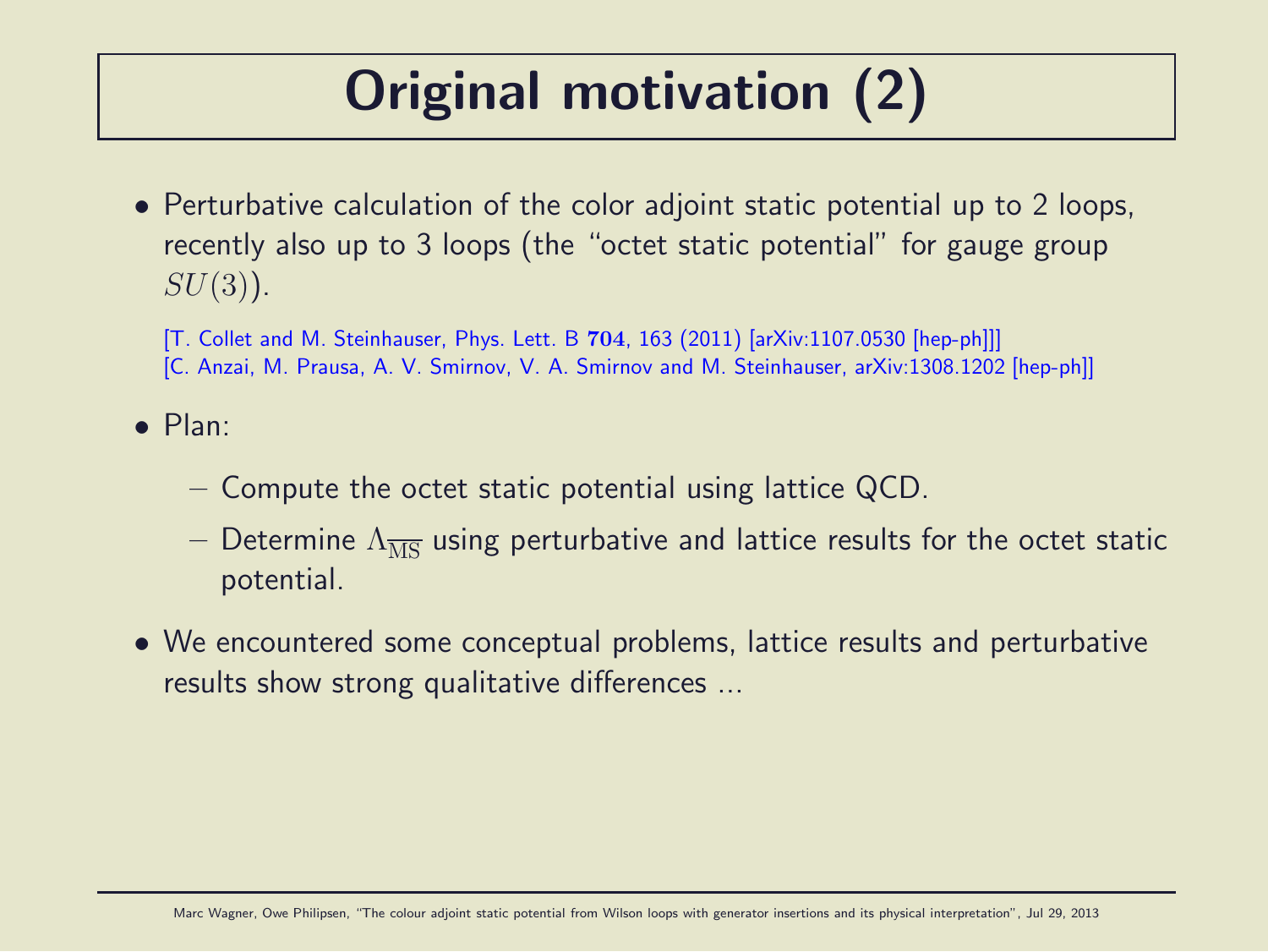# Original motivation (3)

- This work is concerned with the interpretation of the colour adjoint static potential from Wilson loops with generator insertions (using different gauges).
- We discuss both non-perturbative (lattice) and perturbative calculations; the focus, however, will be on the non-perturbative side.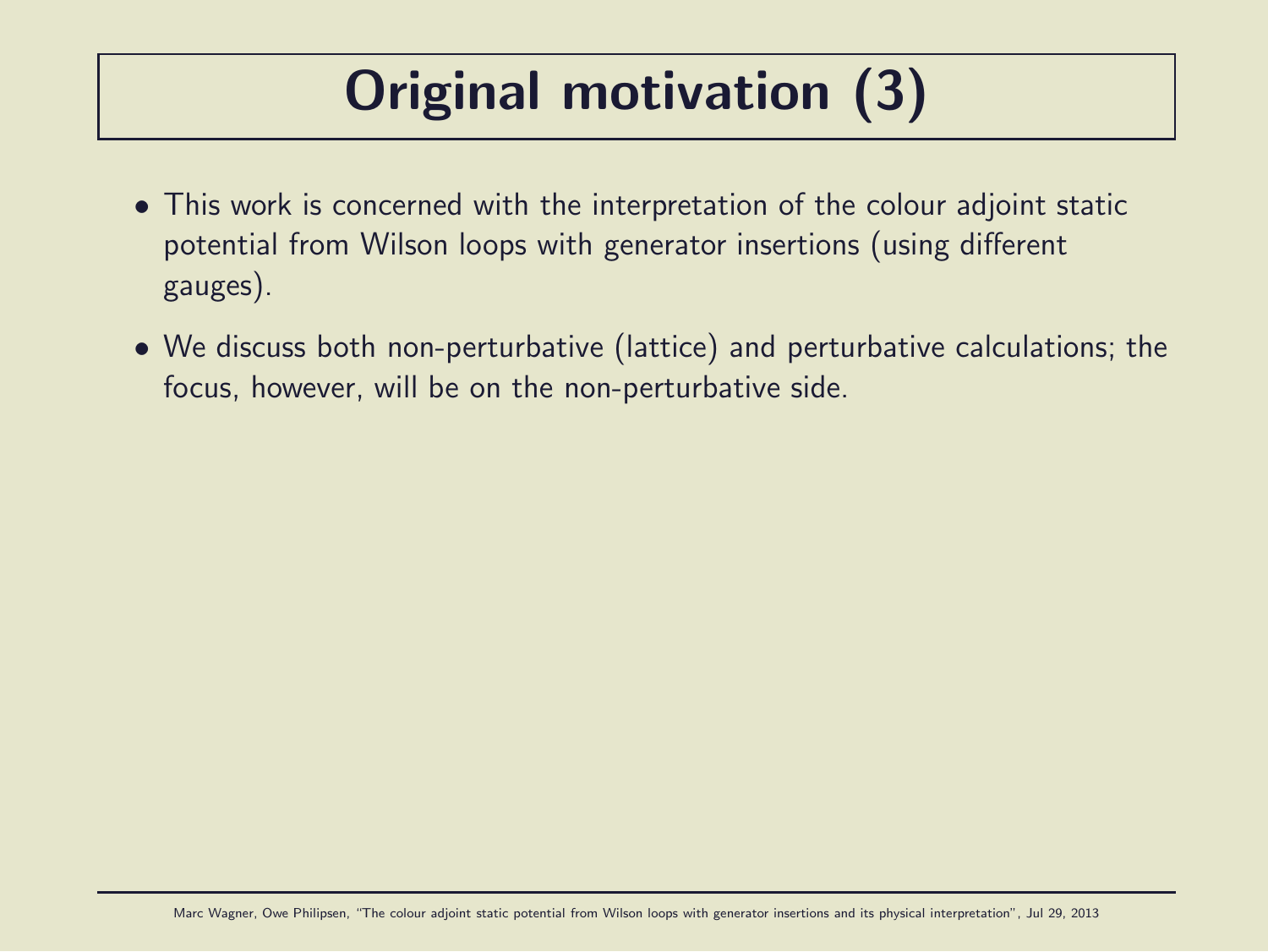## Lattice Yang Mills theory/QCD (1)

• Lattice gauge theory is based on the path integral formulation of Yang Mills theory/QCD,

$$
\langle \Omega | \mathcal{O}[\psi^{(f)}, \bar{\psi}^{(f)}, A_{\mu}] | \Omega \rangle =
$$
  
= 
$$
\frac{1}{Z} \int \left( \prod_{f} D\psi^{(f)} D\bar{\psi}^{(f)} \right) DA_{\mu} \mathcal{O}[\psi^{(f)}, \bar{\psi}^{(f)}, A_{\mu}] e^{-S[\psi^{(f)}, \bar{\psi}^{(f)}, A_{\mu}]}.
$$

- $|\Omega\rangle$ : ground state/vacuum.
- $\left( \mathcal{O}[\psi^{(f)}, \bar{\psi}^{(f)}, A_{\mu}]$ : functional of the quark and gluon fields.
- $\int (\prod_f D \psi^{(f)} \, D \bar \psi^{(f)} ) D A_\mu$ : integral over all possible quark and gluon field configurations  $\psi^{(f)}(\mathbf{x},t)$  and  $A_{\mu}(\mathbf{x},t).$
- $e^{-S[x]}.$  weight factor containing the Yang-Mills/QCD action.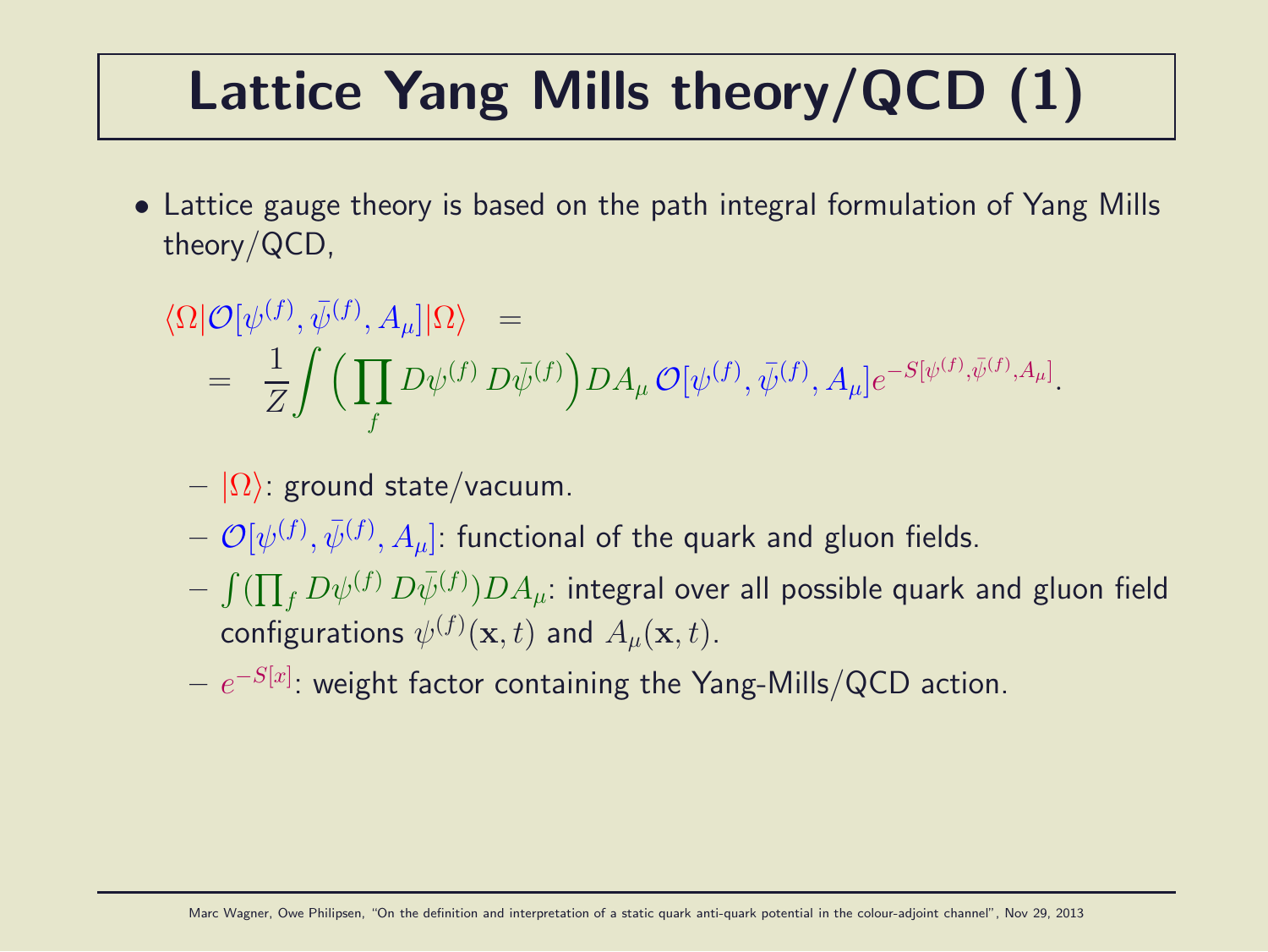# Lattice Yang Mills theory/QCD (2)

- Numerical implementation of the path integral formalism in Yang Mills theory/QCD:
	- Discretise spacetime with sufficiently small lattice spacing  $a \approx 0.05$  fm . . . 0.10 fm
		- $\rightarrow$  "continuum physics".
	- "Make spacetime periodic" with sufficiently large extension  $L \approx 2.0$  fm...4.0 fm (4-dimensional torus)
		- $\rightarrow$  "no finite size effects".

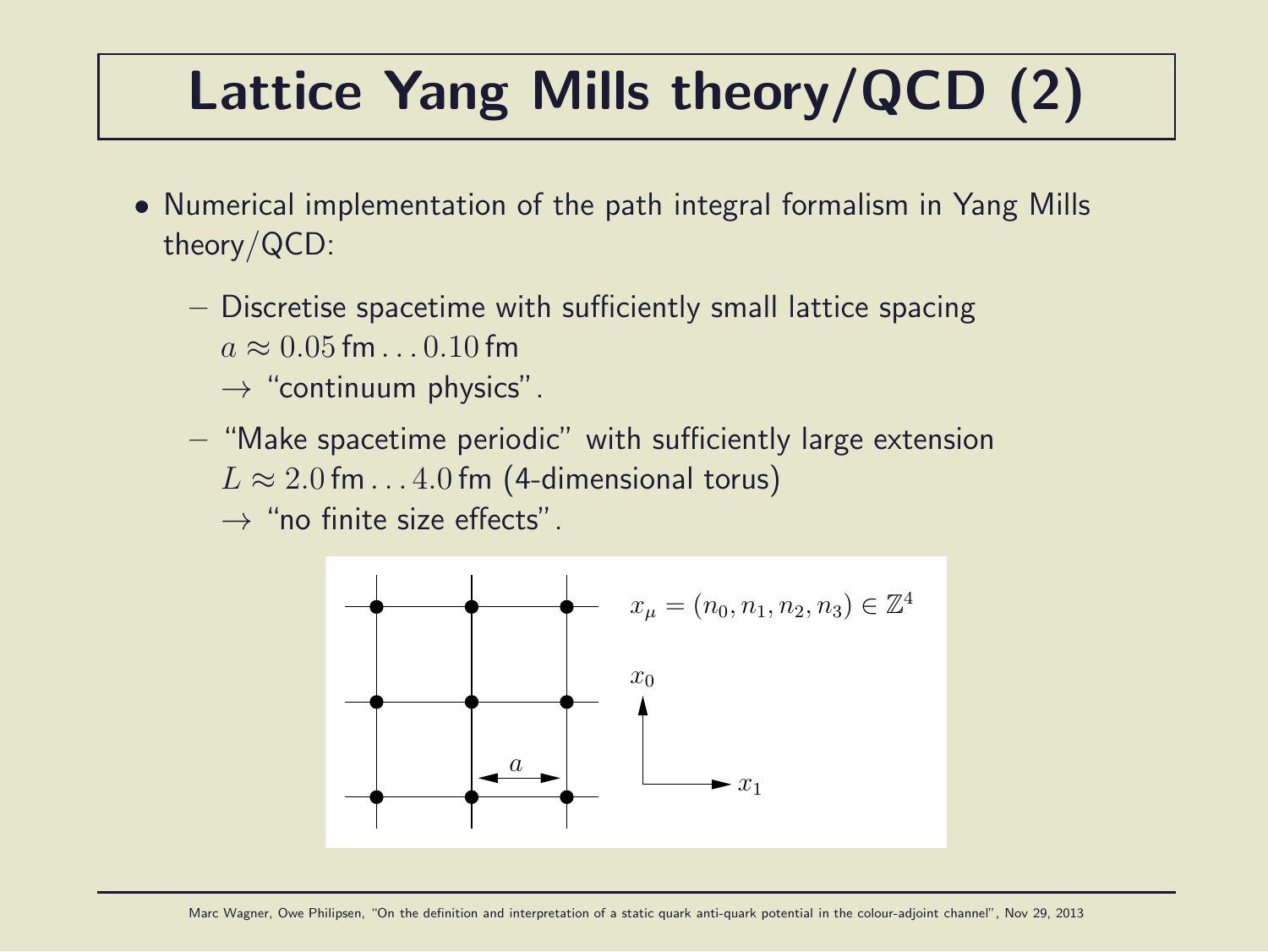# Lattice Yang Mills theory/QCD (3)

• After discretization the path integral becomes an ordinary multidimensional integral:

$$
\int D\psi \, D\bar{\psi} \, DA \, \ldots \quad \rightarrow \quad \prod_{x_{\mu}} \Big( \int d\psi(x_{\mu}) \, d\bar{\psi}(x_{\mu}) \, dU(x_{\mu}) \Big) \, \ldots,
$$

where

$$
U_{\nu}(x_{\mu}) = P\Big(\exp\Big(ig \int_{x_{\mu}}^{x_{\mu}+ae^{(\nu)}_{\mu}}dz_{\rho} A_{\rho}(z)\Big)\Big),\,
$$

i.e. the lattice gauge field is stored in parallel transporters connecting neighbouring lattice sites (so-called links).

- Advantages/disadvantages of lattice Yang Mills theory/QCD:
	- (+) Exact Yang Mills/QCD results (no approximations, no model assumptions, etc.).
	- (−) Only numerical results, i.e. numbers, no analytical functions, etc.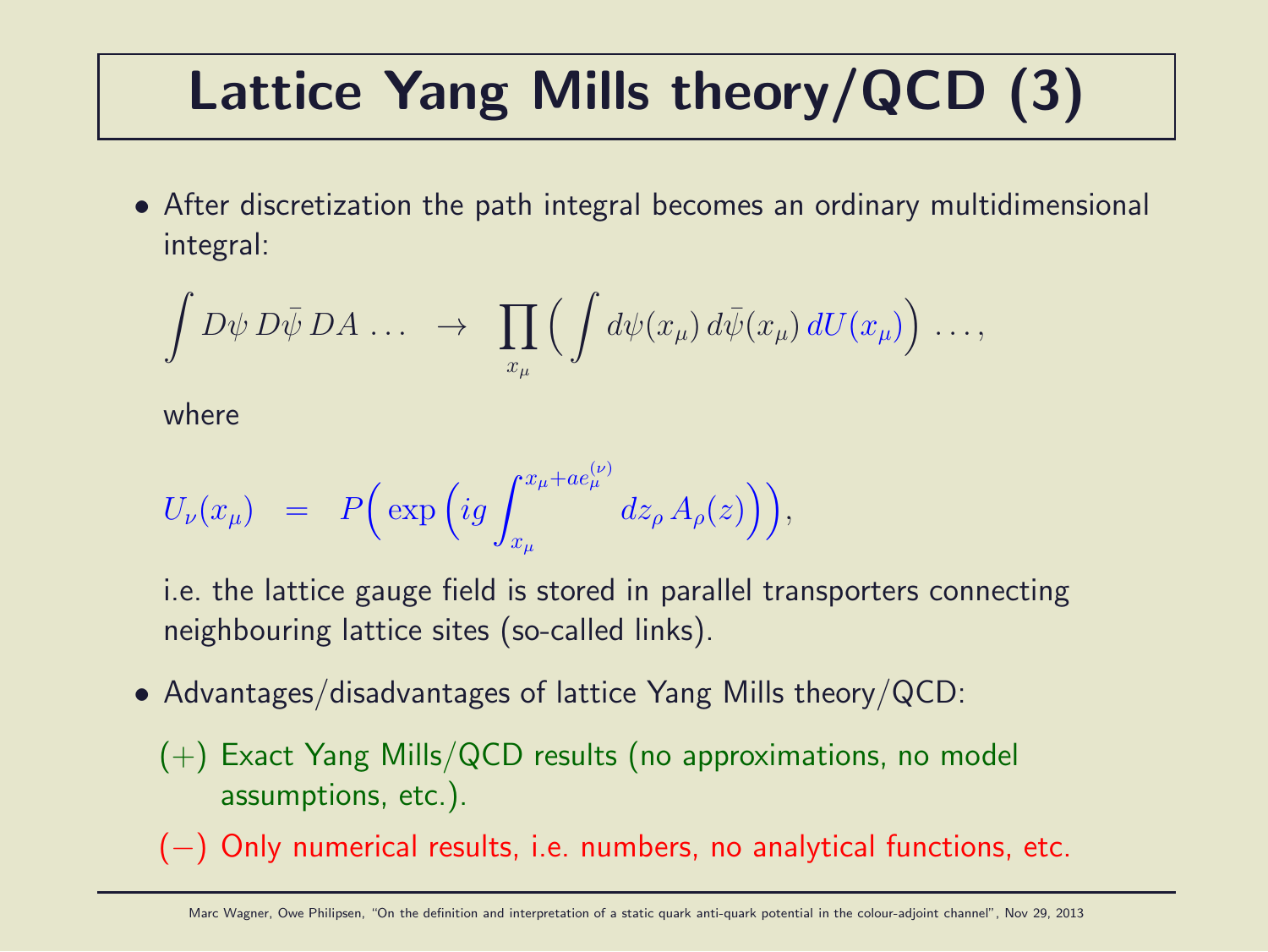# Introduction: singlet static potential (1)

- $\bullet$  The (singlet) static potential  $V^1$  is a very common and important observable in lattice gauge theory.
- It is the energy of a static antiquark  $Q(\mathbf{x})$  and a static quark  $Q(\mathbf{y})$  in a colour singlet (i.e. a gauge invariant) orientation as a function of the separation  $r \equiv |\mathbf{x} - \mathbf{v}|$ .
- The spin of a static quark is irrelevant, i.e. in the following
	- no spin indices or  $\gamma$  matrices,
	- only spinless colour charges,  $\overline{Q}_{A}^{a}(\mathbf{x}) = (Q^{a,\dagger}(\mathbf{x})\gamma_0)_{A} \rightarrow Q^{a,\dagger}(\mathbf{x}),$  $Q_A^a(\mathbf{y}) \to Q^a(\mathbf{y}),$ where  $a$  denotes a colour index and  $A$  a spin index.

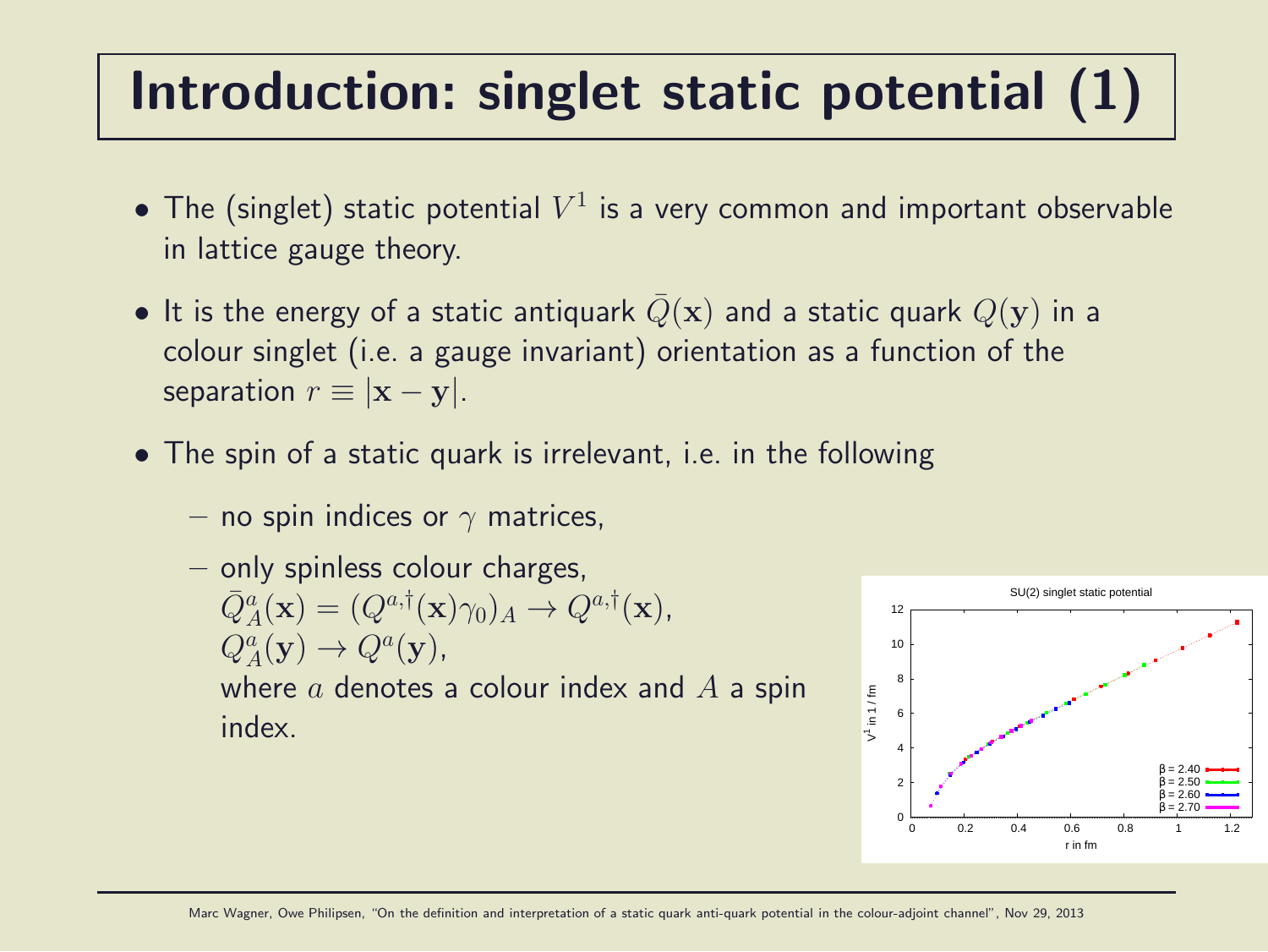### Introduction: singlet static potential (2)

- The singlet static potential for gauge group  $SU(N)$  can be obtained as follows:
	- (1) Define a trial state  $|\Phi^1\rangle \equiv \bar{Q}(\mathbf{x})U(\mathbf{x}, \mathbf{y})Q(\mathbf{y})|0\rangle.$



(2) The temporal correlation function of this trial state simplifies to the well known Wilson loop,

$$
\langle \Phi^1(t_2) | \Phi^1(t_1) \rangle = e^{-2M\Delta t} N \langle W_1(r, \Delta t) \rangle , \quad \Delta t \equiv t_2 - t_1 > 0,
$$

where

$$
W_1(r, \Delta t) =
$$
  
=  $\frac{1}{N} \text{Tr} \Big( P \Big( \exp \Big( ig \oint dz_{\mu} A_{\mu}(z) \Big) \Big) \Big).$ 

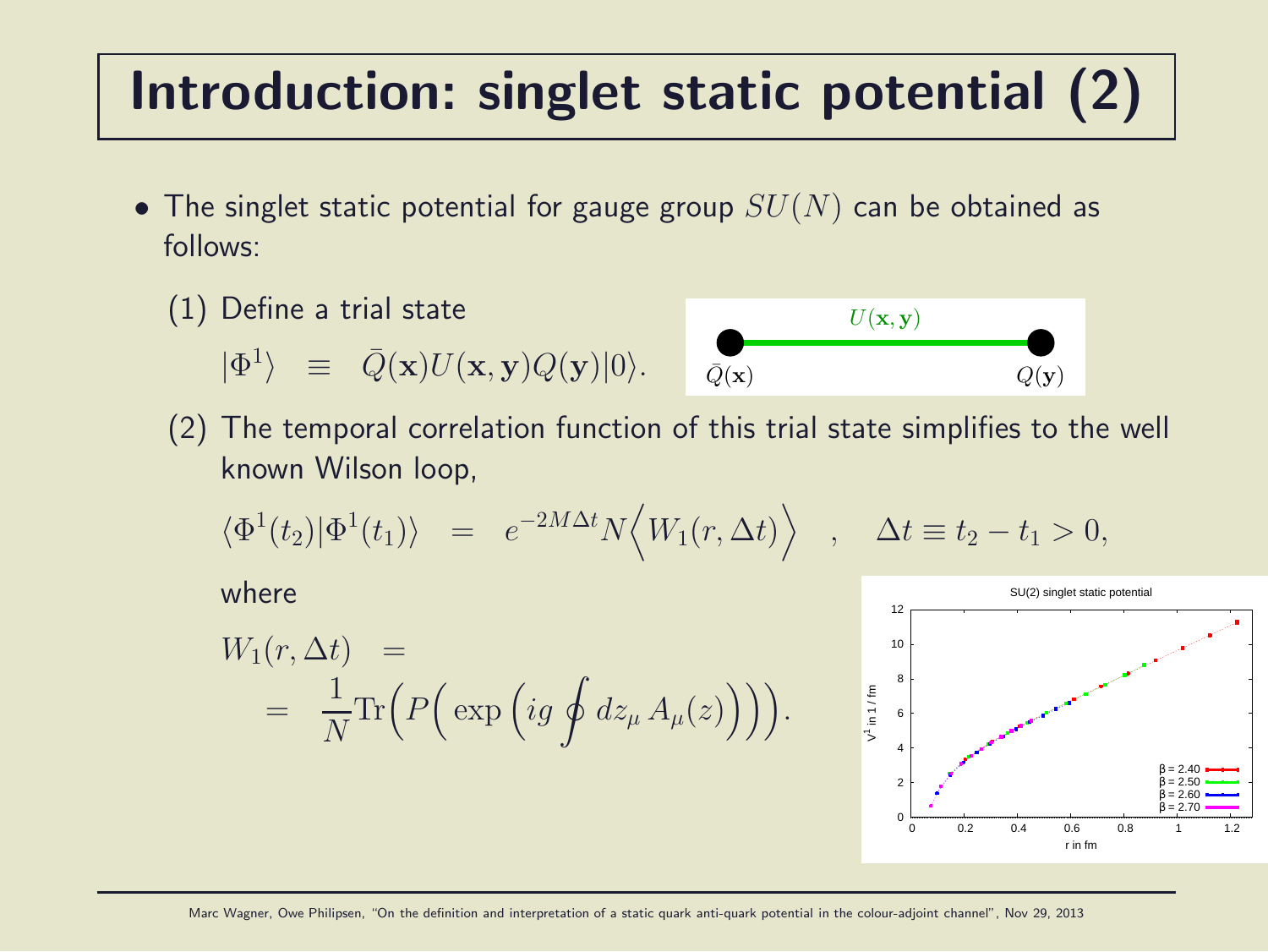### Introduction: singlet ...

• The singlet static potential for gauge group  $SU(N)$ can be obtained as follows:



 $\left(\sum_{n}\right.$  is the sum over eigenstates of the Hamiltonian, which have the quantum numbers of  $|\Phi^1\rangle$ , in particular a static  $Q\bar Q$  pair at x and y).

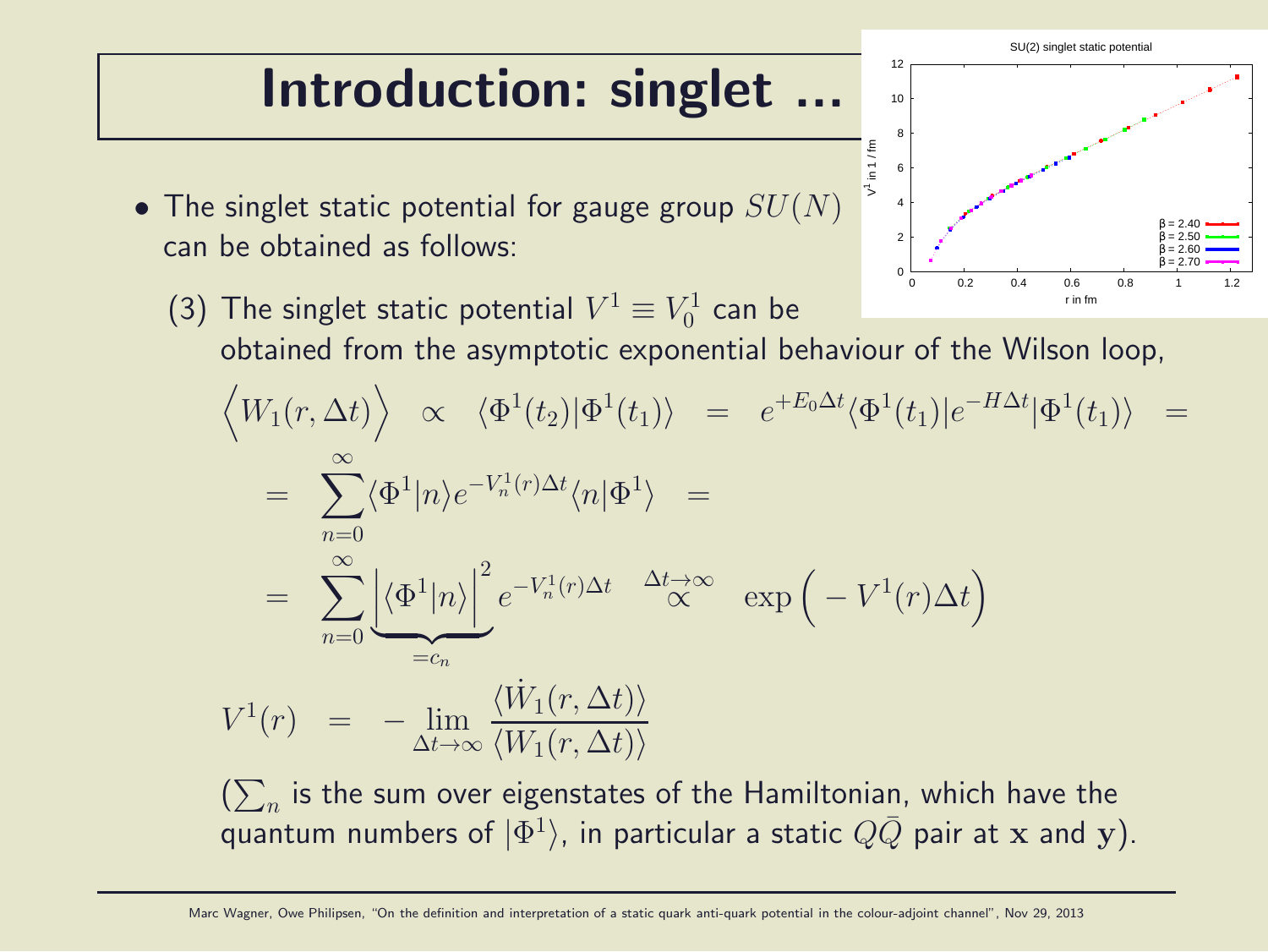### Colour adjoint static potential (1)

- Goal of this work: compute and interpret the potential of a static antiquark  $Q(\mathbf{x})$  and a static quark  $Q(\mathbf{y})$  in a colour adjoint (i.e. a gauge variant) orientation in various gauges as a function of the separation  $r \equiv |\mathbf{x} - \mathbf{y}|$ .
- A colour adjoint orientation of a static antiquark and a static quark can be obtained by inserting the generators of the colour group  $T^a$  (e.g. for  $SU(3)$ ,  $T^a = \lambda^a/2$ ), i.e.  $\bar{Q}T^aQ|0\rangle$ .
- If the static antiquark and the static quark are separated in space, a straightforward generalisation is

$$
|\Phi^{T^a}\rangle \equiv \bar{Q}(\mathbf{x})U(\mathbf{x},\mathbf{x}_0)T^aU(\mathbf{x}_0,\mathbf{y})Q(\mathbf{y})|0\rangle.
$$



• A corresponding definition of the colour adjoint static potential has been proposed and used in pNRQCD (a framework based on perturbation theory).

[N. Brambilla, A. Pineda, J. Soto and A. Vairo, Rev. Mod. Phys. 77, 1423 (2005) [hep-ph/0410047]]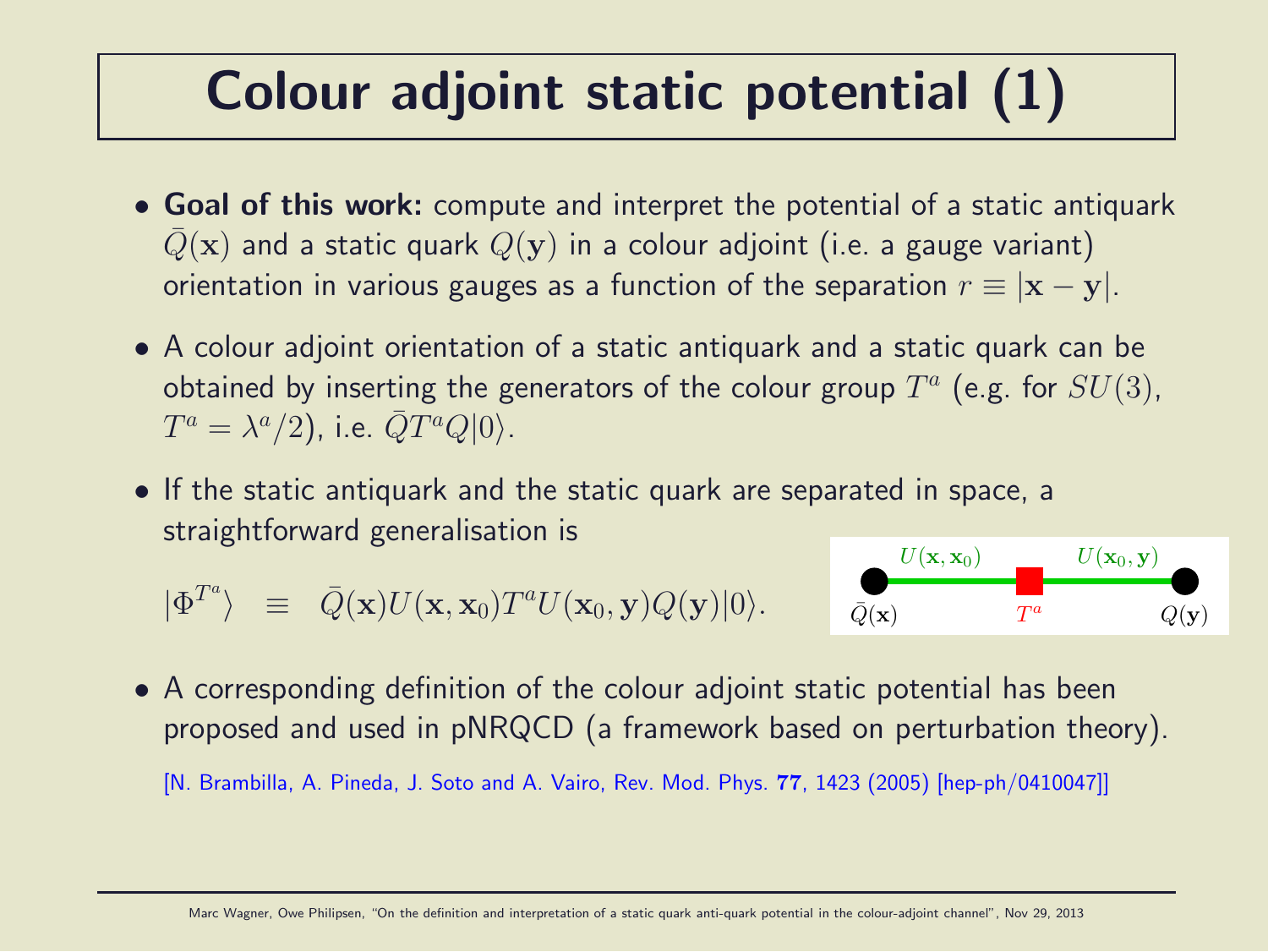### Colour adjoint static ... (2)

- We discuss non-perturbative calculations analogous as for the singlet static potential in various gauges,
- $\langle \Phi^{T^a}(t_2)|\Phi^{T^a}(t_1)\rangle = e^{-2M\Delta t}N\langle W_{T^a}(r,\Delta t)\rangle$ ,  $W_{T^a}(r,\Delta t) \;\;\equiv$ 1 N  $\text{Tr}\left(T^a U_R T^{a,\dagger} U_L\right)$  $\Big\langle W_{T^a}(r,\Delta t) \Big\rangle \hspace{.1in} = \hspace{.1in} \sum$  $\sum^\infty_{n} c_n \exp\Big(-V_n^{T^a}\Big)$  $n=0$  $\mathbb{P}_n^{T^a}(r) \Delta t\Big) \quad \mathbb{\Delta}^{t\rightarrow \infty} \quad \exp\Big(-V^{T^a}(r) \Delta t\Big).$  $t_1$



 $-$  whether the colour adjoint static potential  $V^{T^a}\equiv V^{T^a}_0$  $\frac{U^T}{0}$  is gauge invariant (i.e. whether the obvious gauge dependence of the correlation function  $\langle W_{T^a}(r, \Delta t) \rangle$  only appears in the matrix elements  $c_n$ ),

∆t

r

 $\boldsymbol{T}$ a

 $x_0$  y

T a

 $t_2$ .....

 $U_L$  and  $U_R$ 

 $-$  whether  $V^{T^a}$  indeed corresponds to the potential of a static antiquark and a static quark in a colour adjoint orientation, or whether it has to be interpreted differently.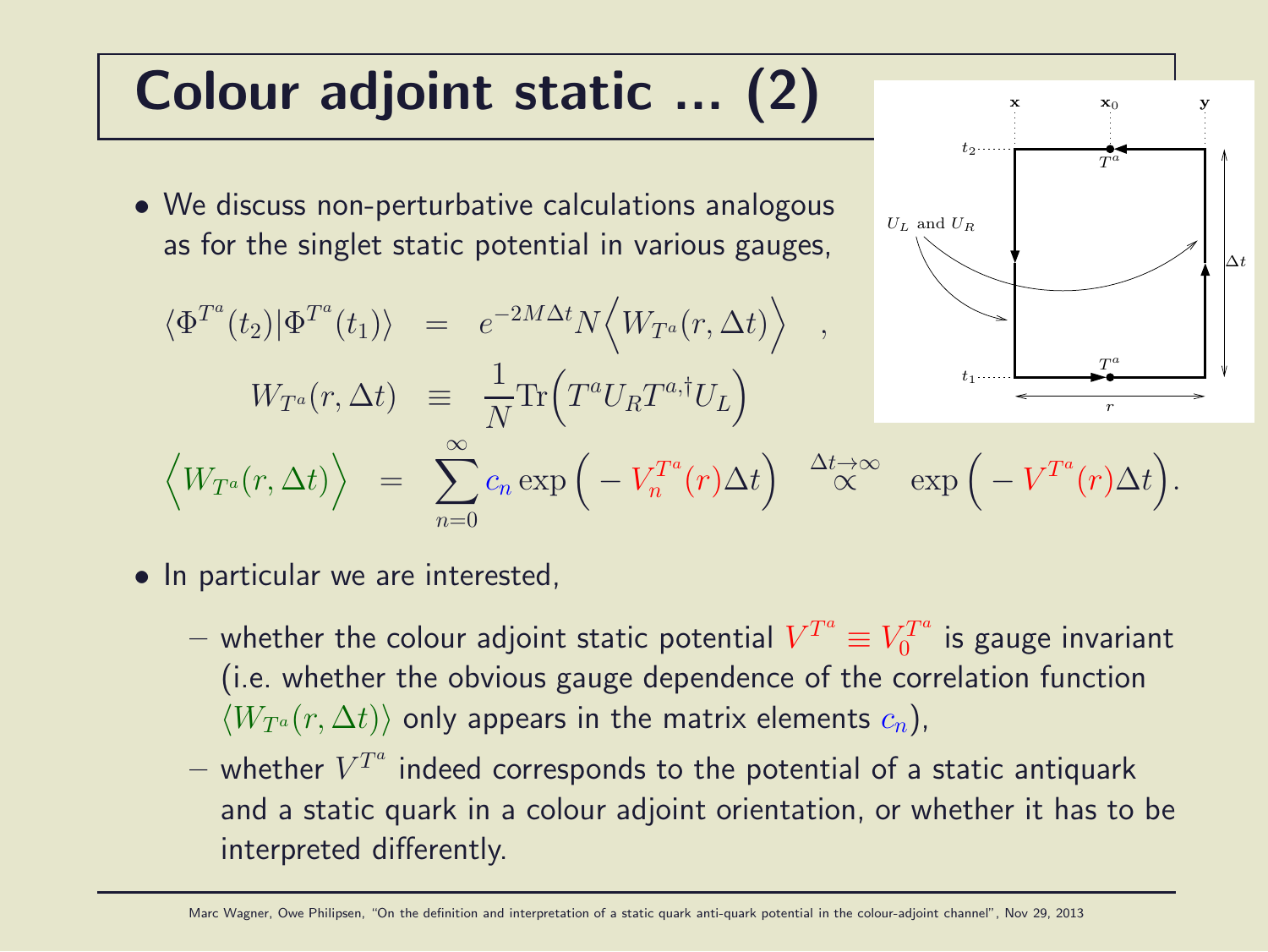$$
V^{T^a}
$$
 without gauge fixing

• Without gauge fixing

$$
\Big\ =\ \ 0,
$$

because this correlation function is gauge variant (and does not contain any gauge invariant contribution).

 $\rightarrow$  Without gauge fixing the calculation of a colour adjoint static potential fails.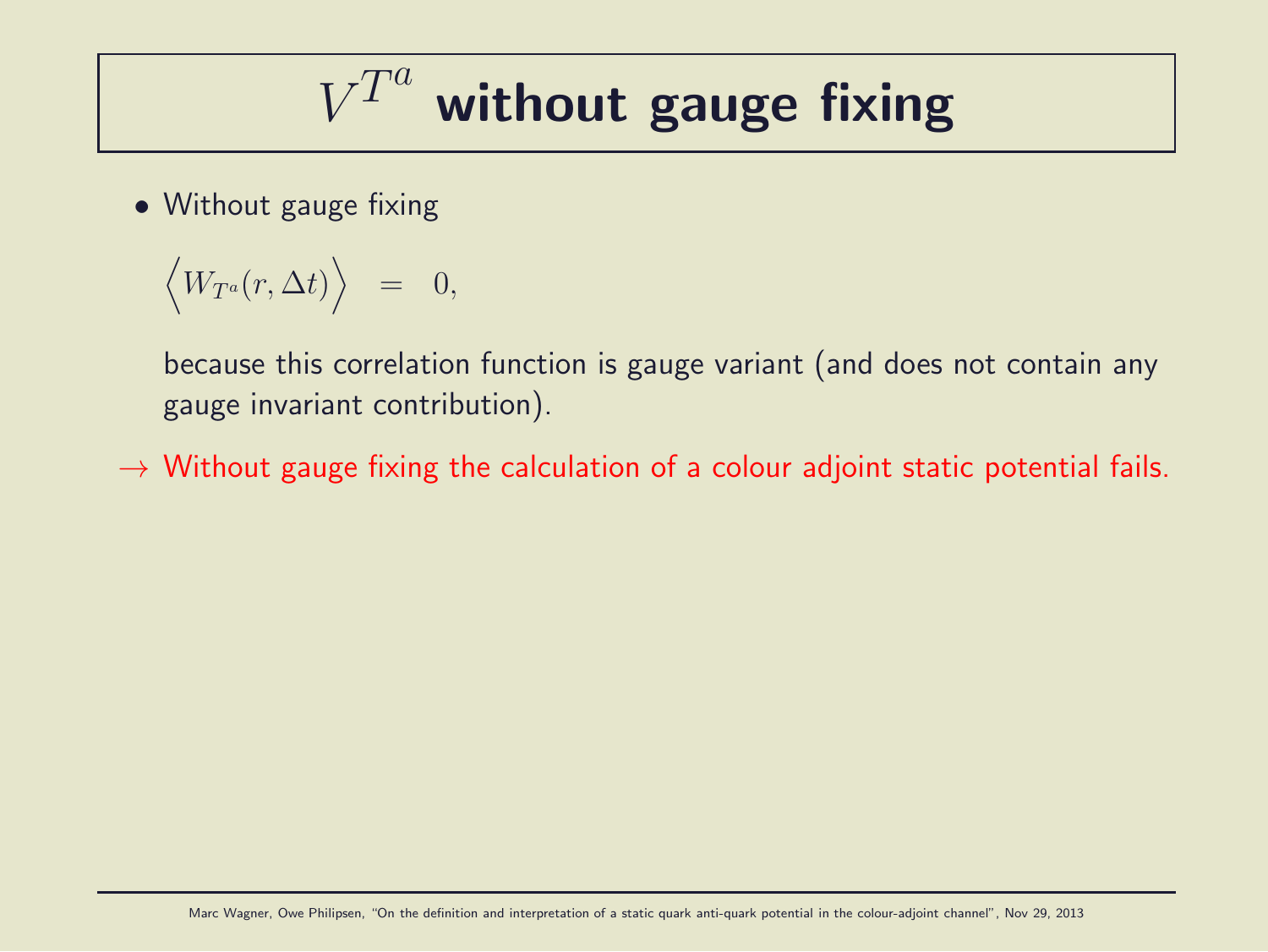#### $V^{T^a}$ in Coulomb gauge

- Coulomb gauge:  $\nabla \mathbf{A}^g(x) = 0$ , which amounts to an independent condition on every time slice  $t$ .
- The remaining residual gauge symmetry corresponds to global independent colour rotations  $h^{\rm res}(t)\in SU(N)$  on every time slice  $t;$  with respect to this residual gauge symmetry the colour adjoint Wilson loop transforms as

$$
\langle W_{T^a}(r, \Delta t) \rangle = \frac{1}{N} \text{Tr} \Big( T^a U_R T^{a, \dagger} U_L \Big) \rightarrow_{h^{\text{res}}} \rightarrow_{h^{\text{res}}} \rightarrow_{h^{\text{res}}} \frac{1}{N} \text{Tr} \Big( h^{\text{res}, \dagger}(t_1) T^a h^{\text{res}}(t_1) U_R h^{\text{res}}(t_2) T^{a, \dagger} h^{\text{res}, \dagger}(t_2) U_L \Big).
$$

 $\bullet$  Since  $h^{\rm{res}}(t_1)$  and  $h^{\rm{res}}(t_2)$  are independent, the situation is analogous to that without gauge fixing, i.e.

$$
\Big_{\text{Coulomb gauge}}\quad=\quad 0.
$$

 $\rightarrow$  In Coulomb gauge the calculation of a colour adjoint static potential fails.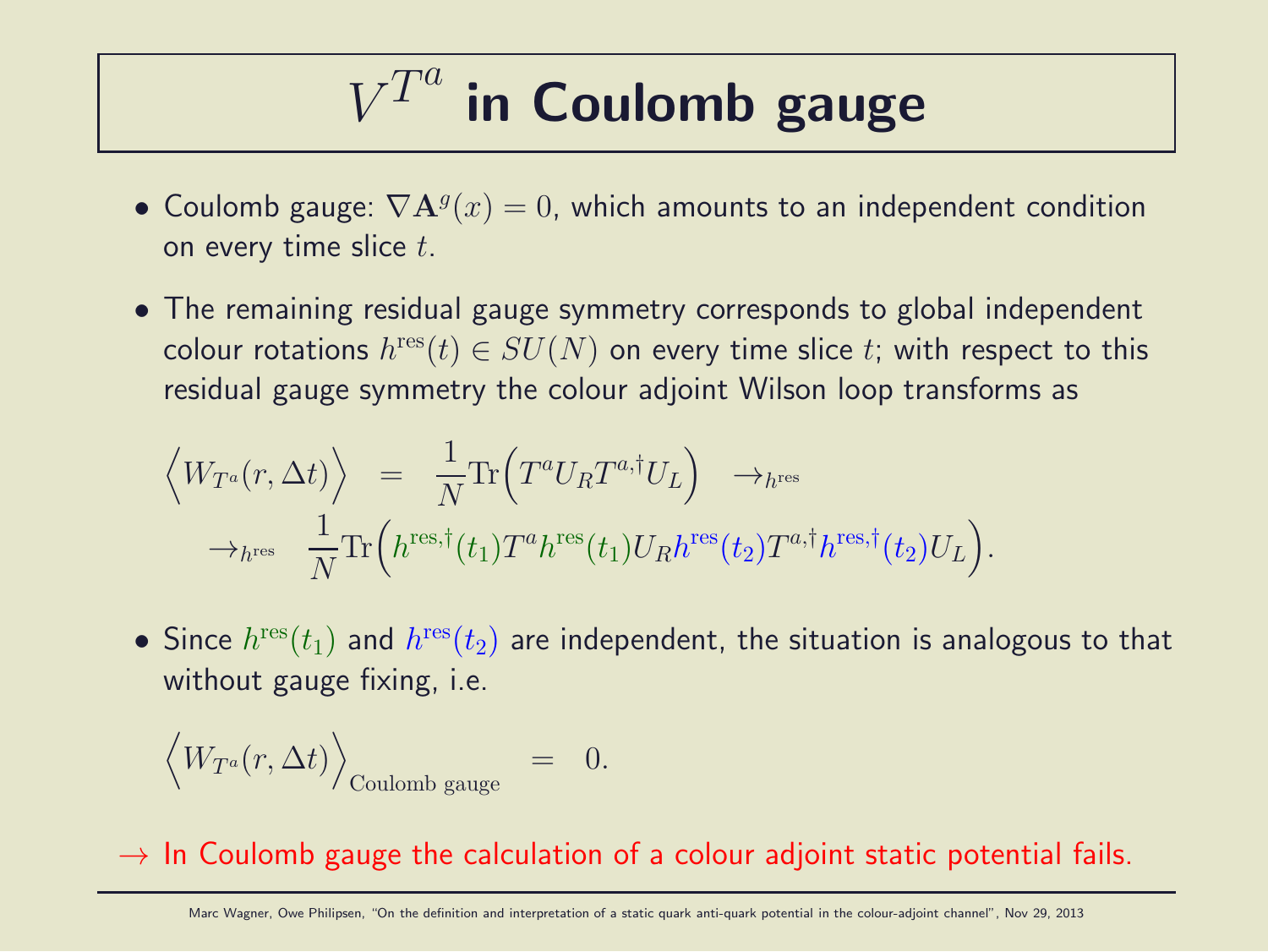#### V  $\overline{T}$  $\overline{a}$ in Lorenz gauge

- Lorenz gauge:  $\partial_{\mu}A_{\mu}^{g}$  $_{\mu}^{g}(x)=0.$
- In Lorenz gauge a Hamiltonian or a transfer matrix does not exist.
- Only gauge invariant correlation functions like the ordinary Wilson loop  $\langle W_1(r, \Delta t) \rangle$  exhibit an asymptotic exponential behaviour and, therefore, allow the determination of energy eigenvalues.
- The colour adjoint Wilson loop  $\langle W_{T^a}(r, \Delta t)\rangle_{\text{Lorenz gauge}}$  does not decay exponentially in the limit of large  $\Delta t$ .
- $\rightarrow$  The physical meaning of a colour adjoint static potential determined from  $\langle W_{T^a}(r, \Delta t) \rangle$ <sub>Lorenz gauge</sub> is unclear.

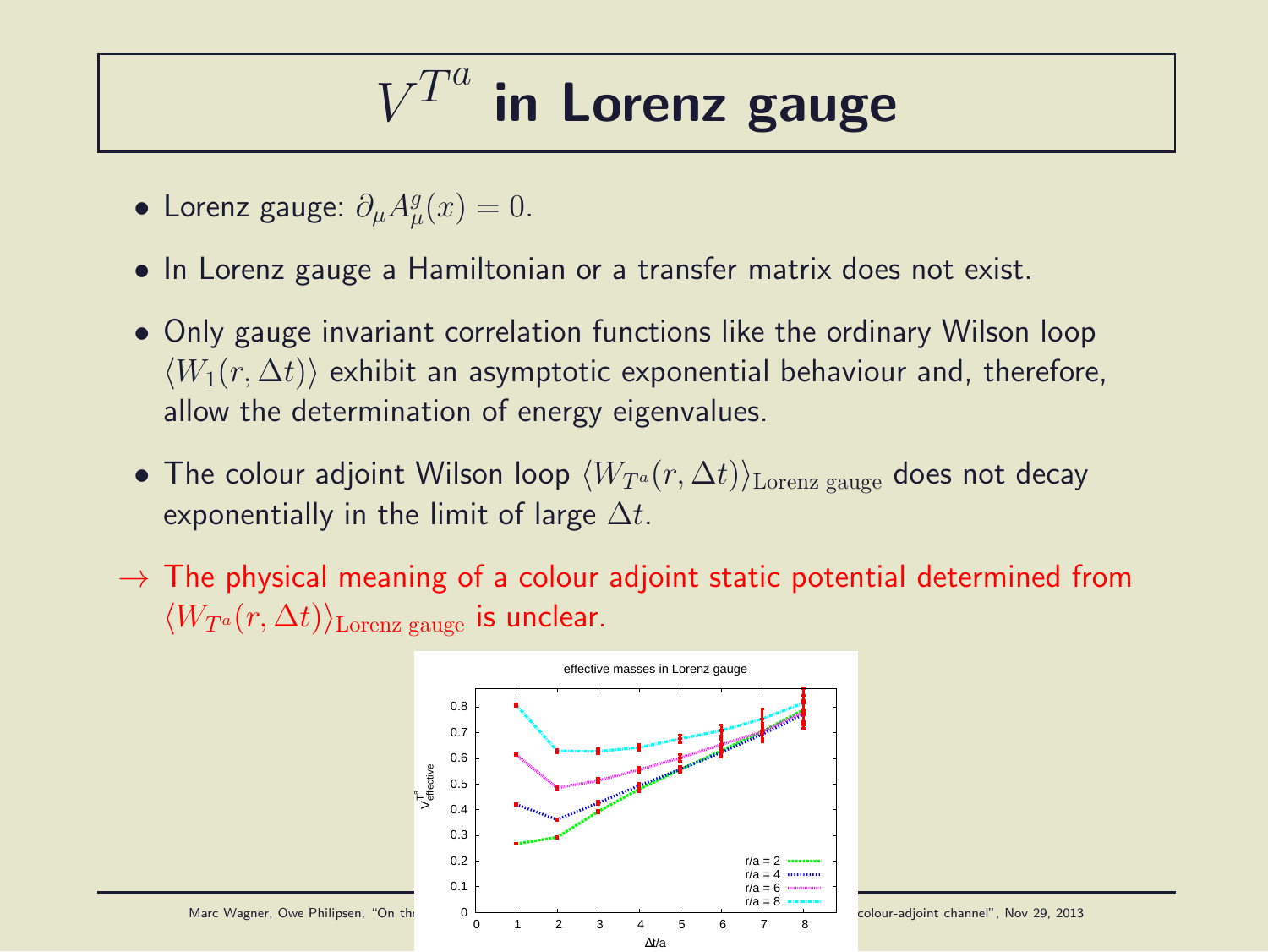#### $V^{T^a}$ in temporal gauge (1)

- Temporal gauge:  $\partial_{\mu}A_{0}^{g}$  $\frac{g}{0}(x)=0$  or equivalently  $U_{0}^{g}$  $_{0}^{9}(x)=1.$
- Temporal links gauge transform as

$$
U_0^g(t, \mathbf{x}) = g(t, \mathbf{x})U_0(t, \mathbf{x})g^{\dagger}(t + a, \mathbf{x}) , g(t, \mathbf{x}) \in SU(N).
$$

• A possible choice to implement temporal gauge is

$$
g(t = 2a, \mathbf{x}) = U_0(t = a, \mathbf{x}),
$$
  
\n
$$
g(t = 3a, \mathbf{x}) = g(t = 2a, \mathbf{x})U_0(t = 2a, \mathbf{x}) = U_0(t = a, \mathbf{x})U_0(t = 2a, \mathbf{x}),
$$
  
\n
$$
g(t = 4a, \mathbf{x}) = g(t = 3a, \mathbf{x})U_0(t = 3a, \mathbf{x}) = \dots,
$$
  
\n
$$
\dots = \dots
$$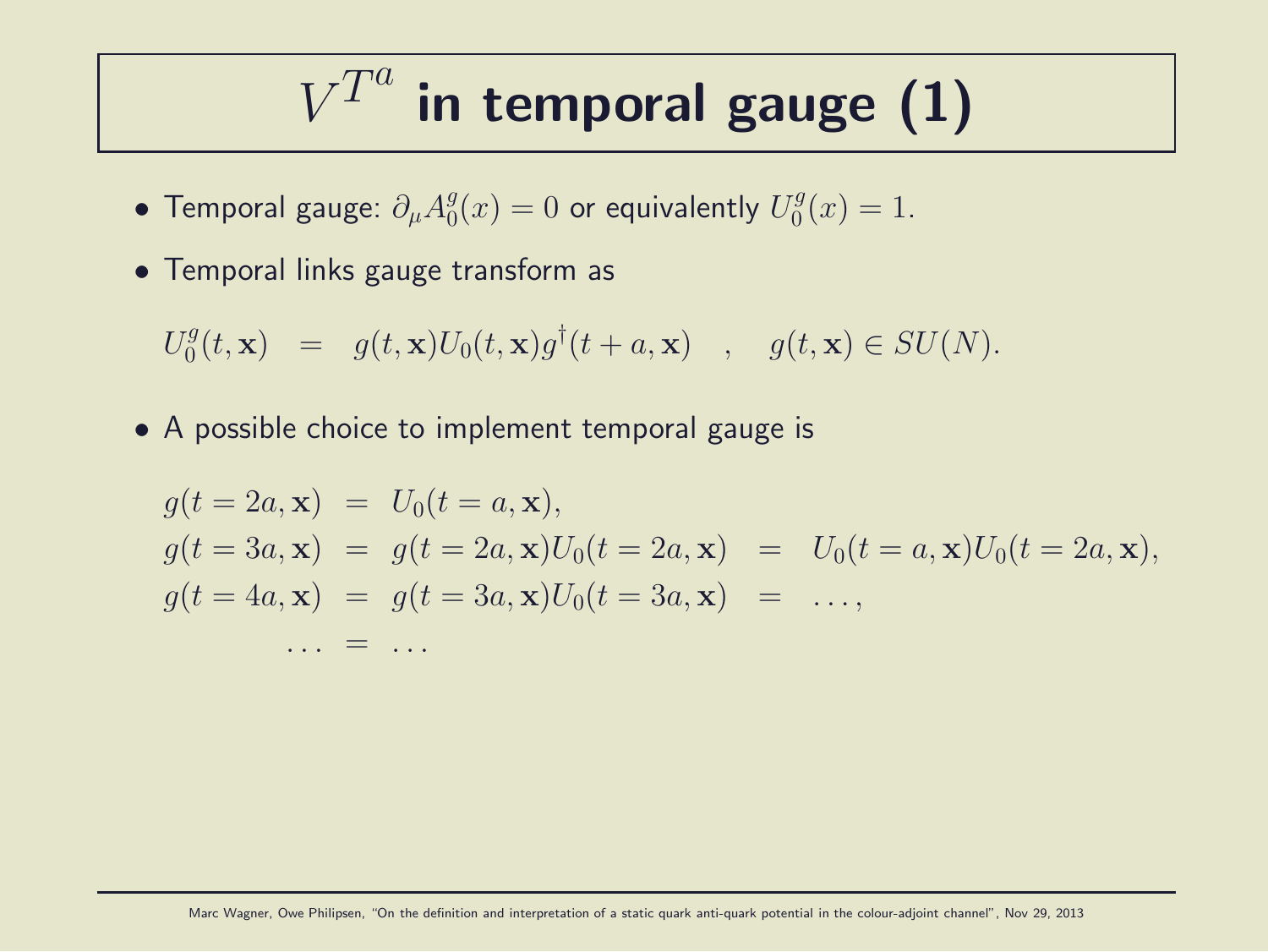$$
V^{T^a}
$$
 in temporal gauge (2)

• By inserting the transformation to temporal gauge  $q(t, \mathbf{x})$ , the gauge variant colour adjoint Wilson loop turns into a gauge invariant observable:

$$
\left\langle W_{T^a}(r, \Delta t) \right\rangle_{\text{temporal gauge}} =
$$
\n
$$
= \frac{1}{N} \left\langle \text{Tr} \left( U^{T^a, g}(t_1; \mathbf{x}, \mathbf{y}) U^{T^{a, \dagger}, g}(t_2; \mathbf{y}, \mathbf{x}) \right) \right\rangle_{\text{temporal gauge}} = \dots =
$$
\n
$$
= \frac{2}{N(N^2 - 1)} \sum_a \sum_b \left\langle \text{Tr} \left( T^a U_R T^b U_L \right) \text{Tr} \left( T^a U(t_1, t_2; \mathbf{x}_0) T^b U(t_2, t_1; \mathbf{x}_0) \right) \right\rangle
$$

 $(U^{T^a}(\mathbf{x}, \mathbf{y}) = U(\mathbf{x}, \mathbf{x}_0) T^a U(\mathbf{x}_0, \mathbf{y})).$ 

- $\bullet$   $\text{Tr}(T^aU_R T^bU_L)$ : Wilson loop with generator insertions.
- $\bullet \; {\rm Tr}(T^a U(t_1,t_2;{\bf x}_0) T^b U(t_2,t_1;{\bf x}_0))$ : propagator of a static adjoint quark.
- $\rightarrow$  The colour adjoint Wilson loop in temporal gauge is a correlation function of a gauge invariant three-quark state, one fundamental static quark, one fundamental static anti-quark, one adjoint static quark.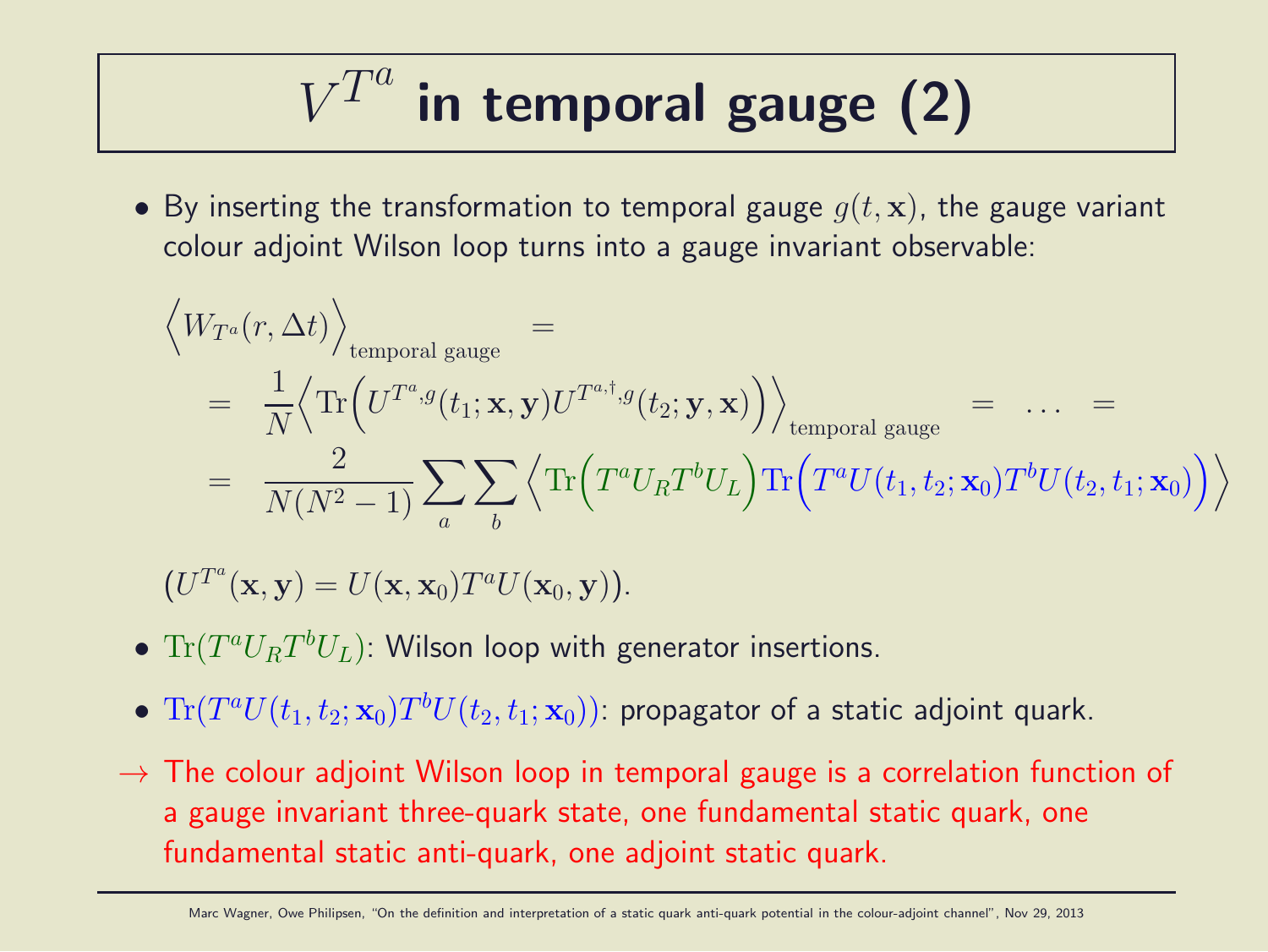$$
V^{T^a}
$$
 in temporal gauge (3)

• Equivalently, after defining

$$
|\Phi^{Q\bar{Q}Q^{\text{ad}}}\rangle \;\;\equiv\;\; Q^{\text{ad},a}(\mathbf{x}_0)(\bar{Q}(\mathbf{x})U^{T^a}(\mathbf{x},\mathbf{y})Q(\mathbf{y}))|0\rangle,
$$

one can verify

$$
\langle \Phi^{Q\bar{Q}Q^{\text{ad}}}(t_2)|\Phi^{Q\bar{Q}Q^{\text{ad}}}(t_1)\rangle \quad \propto \quad \left\langle W_{T^a}(r,\Delta t)\right\rangle_{\text{temporal gauge}}.
$$



- $\rightarrow$   $V^{T^a}$  in temporal gauge should not be interpreted as the potential of a static quark and a static anti-quark, which form a colour-adjoint state.
- $\rightarrow$   $V^{T^a}$  in temporal gauge is the potential of a colour-singlet three-quark state.
- $\rightarrow$   $V^{T^a}$  in temporal gauge does not only depend on the  $Q\bar Q$  separation  $r = |\mathbf{x} - \mathbf{y}|$ , but also on the position  $s = |\mathbf{x} - \mathbf{x}_0|/2 - |\mathbf{y} - \mathbf{x}_0|/2$  of the static adjoint quark  $Q^{\rm ad}$ , i.e.  $V^{T^a}(r,s)$  (in the following we work with the symmetric alignment  $x_0 = (x + y)/2$ .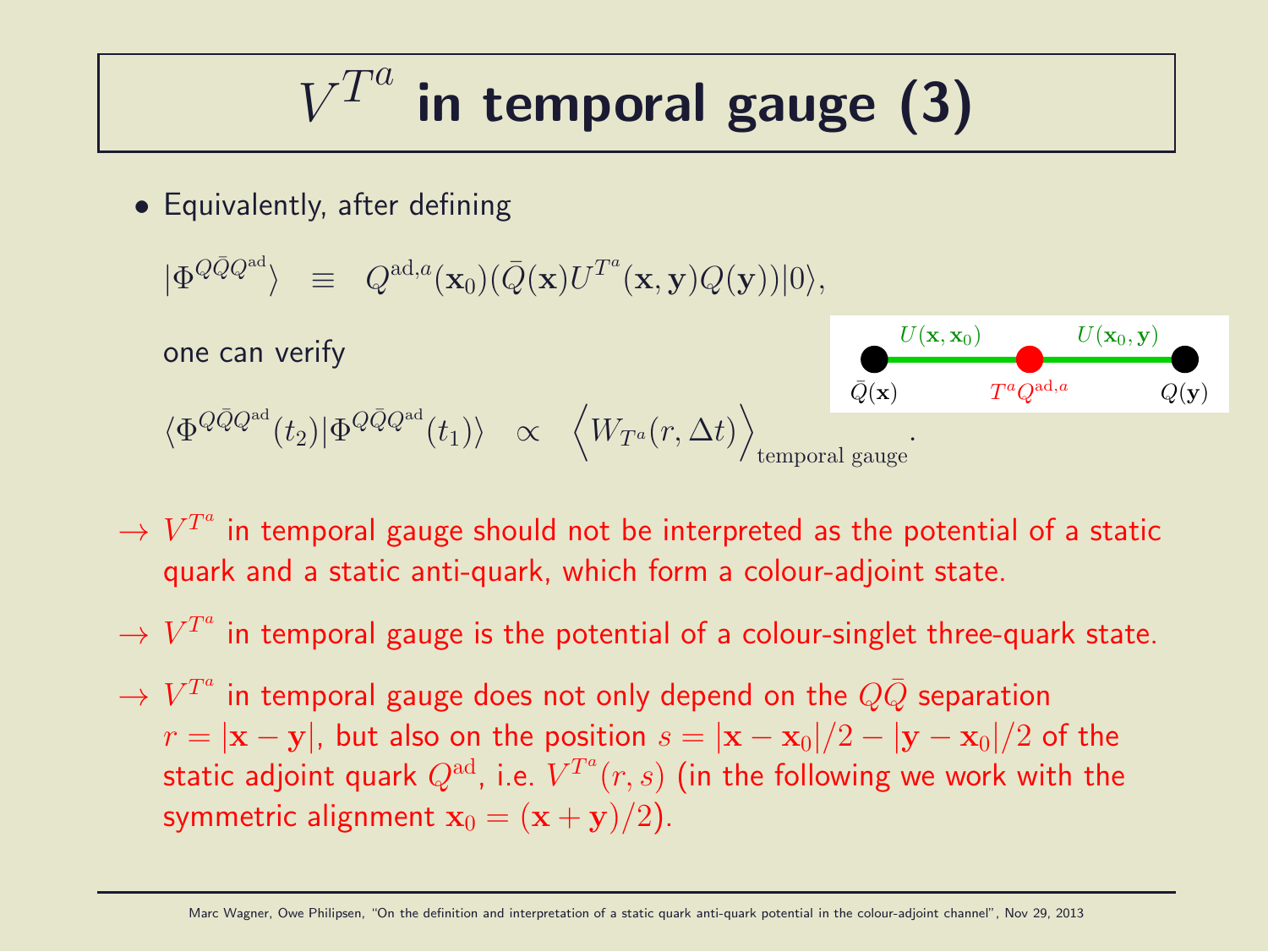#### $V^{T^a}$ in temporal gauge (4)

• A different approach, leading to the same result, is the transfer matrix formalism.

[O. Jahn and O. Philipsen, Phys. Rev. D 70, 074504 (2004) [hep-lat/0407042]] [O. Philipsen, Nucl. Phys. B 628, 167 (2002) [hep-lat/0112047]]

• One can perform a spectral analysis of the colour adjoint Wilson loop:

$$
\Big_{\text{temporal gauge}}\quad =\quad \frac{1}{N}\!\sum_{k} \!e^{-(V_k^{T^a}(r)-\mathcal{E}_0)\Delta t}\!\sum_{\alpha,\beta}\Big|\langle k^a_{\alpha\beta}|U^{T^a}_{\alpha\beta}(\mathbf{x},\mathbf{y})|0\rangle\Big|^2,
$$

where  $|k^{a}_{\alpha\beta}\rangle$  denotes states containing three static quarks (one fundamental static quark, one fundamental static anti-quark, one adjoint static quark).

 $\rightarrow$  Again the conclusion is that  $V^{T^a}$  in temporal gauge is the potential of a colour-singlet three-quark state.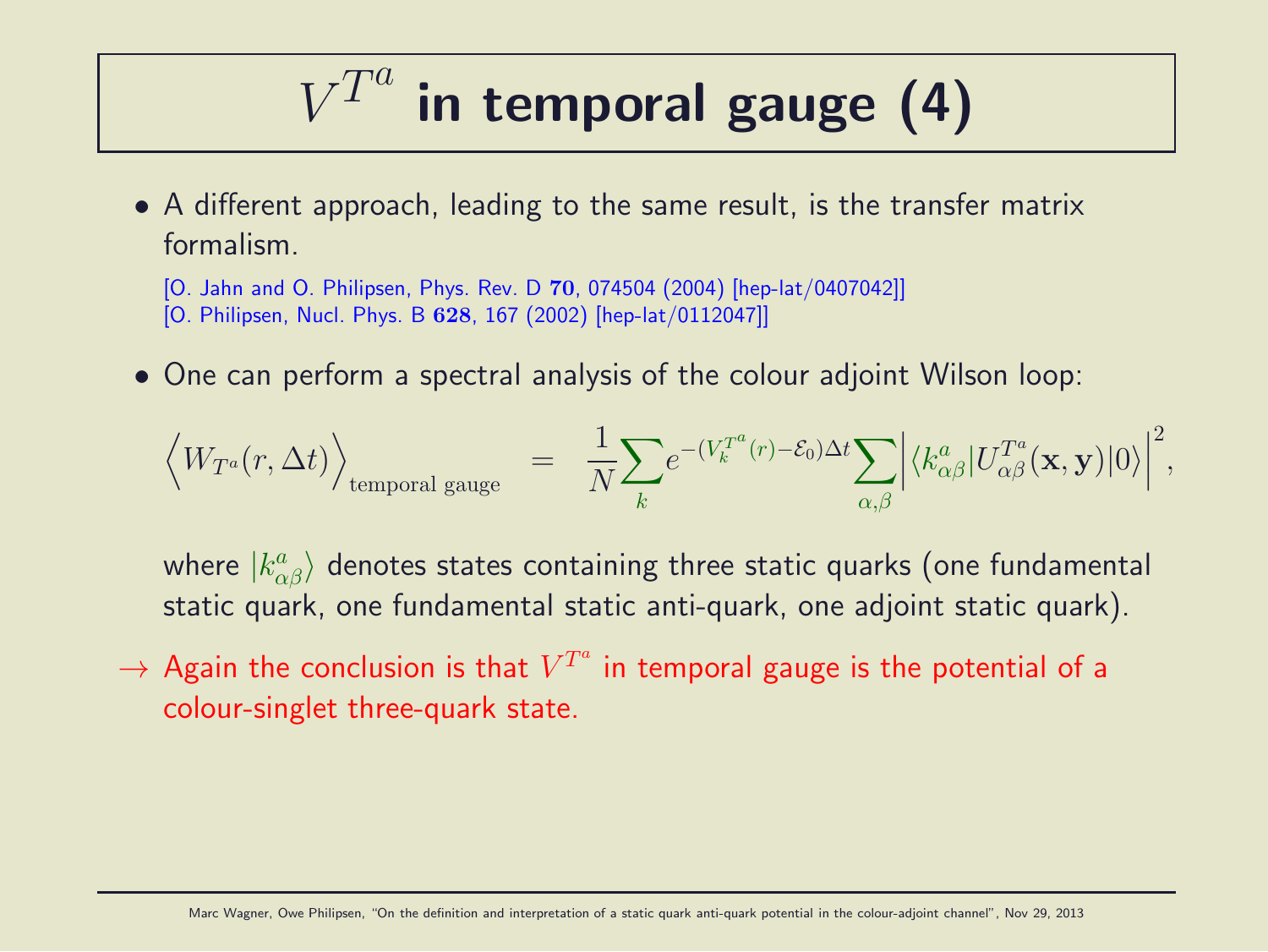### A gauge invariant definition via B fields?

• In the literature one can also find a proposal of a gauge invariant quantity to determine a colour adjoint static potential,

$$
W_B(r, \Delta t) \equiv \frac{1}{N} \text{Tr} \Big( T^a U_R T^{b, \dagger} U_L \Big) \mathbf{B}^a(\mathbf{x}_0, t_1) \mathbf{B}^b(\mathbf{x}_0, t_2),
$$

i.e. open colour indices are saturated by colour magnetic fields.

[N. Brambilla, A. Pineda, J. Soto and A. Vairo, Rev. Mod. Phys. 77, 1423 (2005) [hep-ph/0410047]]

• Using the transfer matrix formalism one can again perform a spectral analysis and show that only states with a fundamental quark and a fundamental antiquark  $|k_{\alpha\beta}\rangle$  (i.e. singlet static potentials) contribute:

$$
\langle W_B(r, \Delta t) \rangle = \sum_{k} e^{-(V_k^{1,-}(r) - \mathcal{E}_0) \Delta t} \sum_{\alpha, \beta} \left| \langle k_{\alpha \beta} | U_{\alpha \beta}^{T^a \mathbf{B}^a}(\mathbf{x}, \mathbf{y}) | 0 \rangle \right|^2.
$$

 $\rightarrow \langle W_B(r, \Delta t) \rangle$  is suited to extract colour singlet static potentials only (quantum numbers "parity"  $[PC, P_x]$  and angular momentum may differ from the ordinary singlet static potential  $\rightarrow$  hybrid potentials).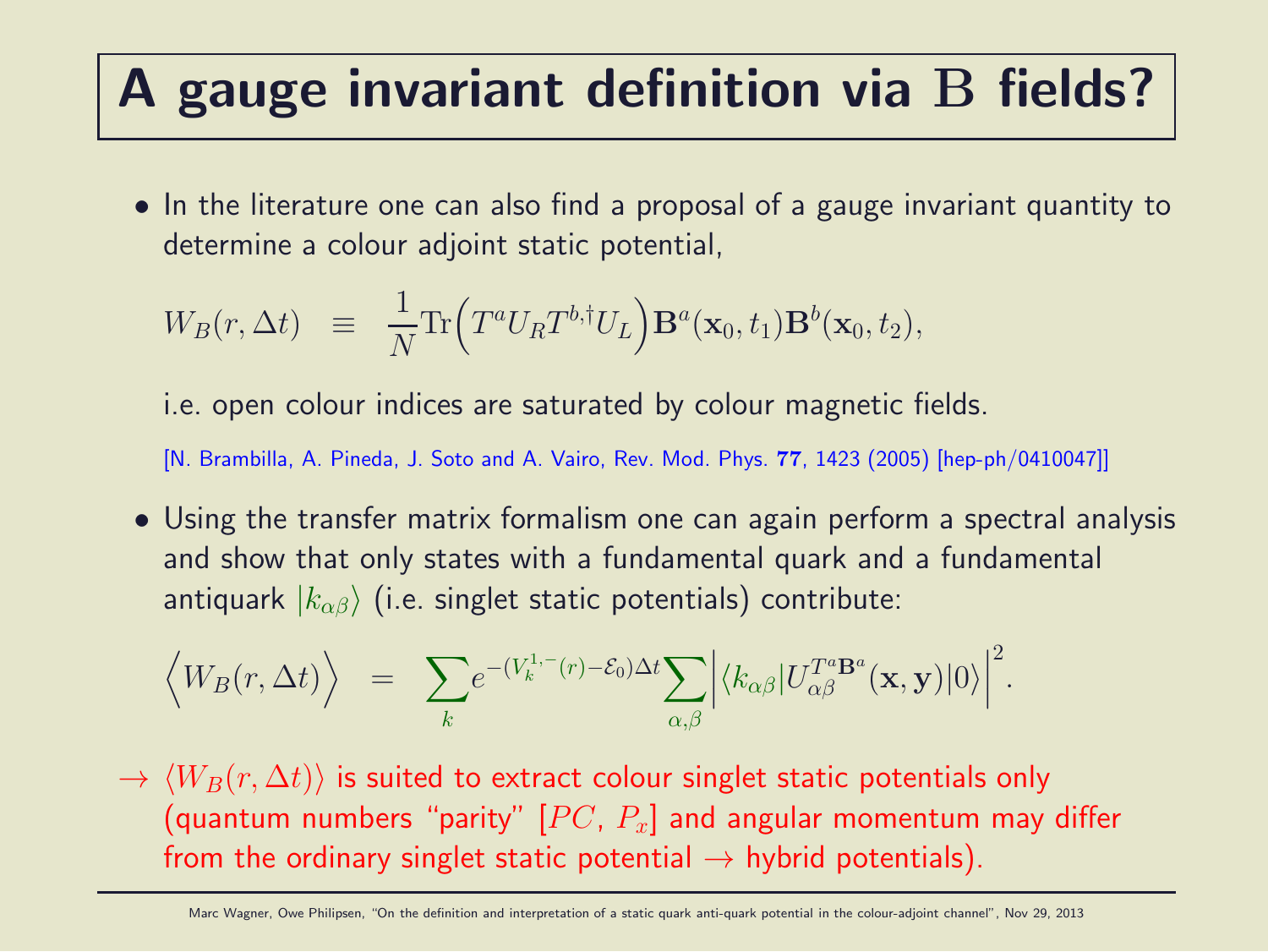### Numerical lattice results for  $SU(2)$

- $SU(2)$  colour group, four different lattice spacings  $a = 0.038$  fm... $0.102$  fm.
- $\bullet$  In temporal gauge the colour adjoint (or rather  $Q\bar Q Q^{\rm ad})$  static potential  $V^{T^a}$ is attractive,
	- $-$  for small separations stronger than the singlet static potential  $V^1$ ,
	- $-$  for large separations the slope is the same as for the singlet static potential  $V^1$  (indicates flux tube formation between  $QQ^{\rm ad}$  and  $\bar{Q}Q^{\rm ad}$ ).

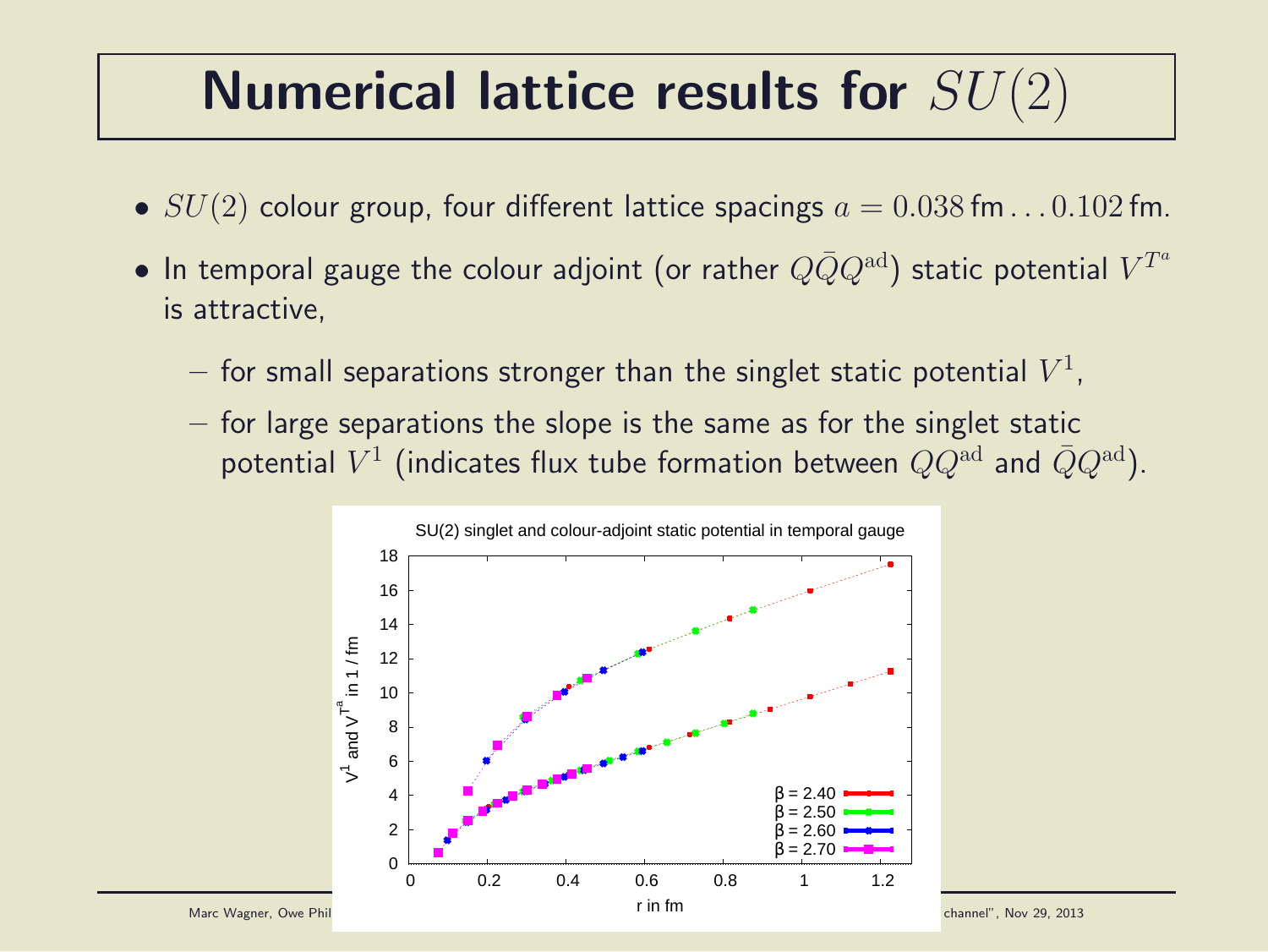### LO perturbative calculations (1)

- Perturbation theory for static potentials is a good approximation for small quark separations and should agree in that region with corresponding non-perturbative results.
- Singlet static potential (gauge invariant, i.e. the gauge is not important):

$$
V^{1}(r) = -\frac{(N^{2} - 1)g^{2}}{8N\pi r} + \text{const} + \mathcal{O}(g^{4}).
$$

• Colour adjoint static potential (in Lorenz gauge):

$$
V^{T^a}(r) = +\frac{g^2}{8N\pi r} + \text{const} + \mathcal{O}(g^4).
$$

- In Lorenz gauge a Hamiltonian or a transfer matrix does not exist, i.e. the physical meaning is unclear; appears frequently in the literature.
- The repulsive behaviour is not reproduced by any of the presented non-perturbative considerations or computations.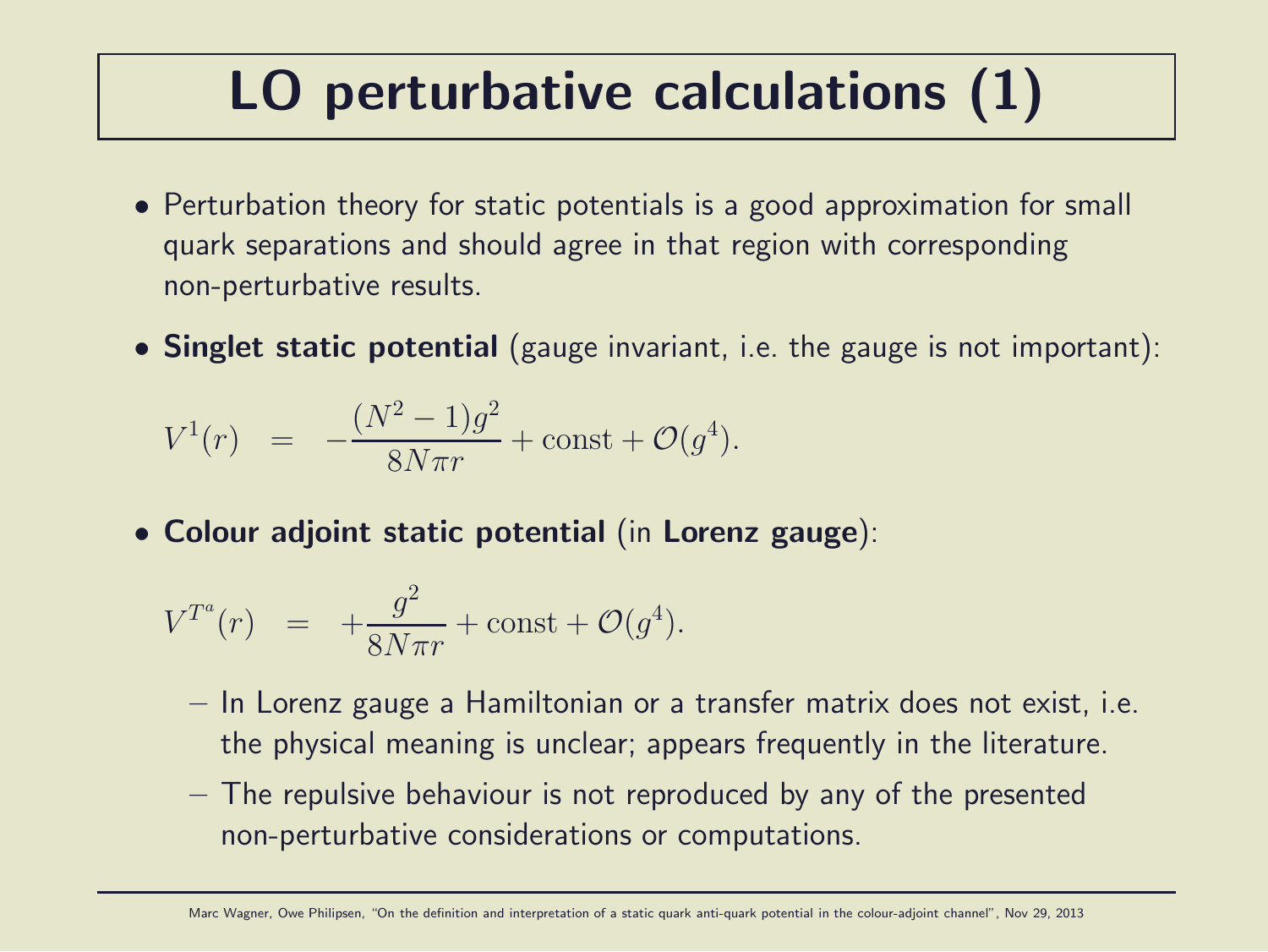### LO perturbative calculations (2)

• Colour adjoint static potential ("in temporal gauge"; more precisely: perturbative calculation in Lorenz gauge of the gauge invariant observable, which is equivalent to the colour adjoint Wilson loop in temporal gauge):

$$
V^{T^a}(r,s=0) = V^{Q\bar{Q}Q^{ad}}(r,s=0) = -\frac{(4N^2-1)g^2}{8N\pi r} + \text{const} + \mathcal{O}(g^4).
$$

- $-$  Attractive and stronger by a factor  $4 \dots 5$  than the singlet static potential (depending on  $N$ ).
- Qualitative agreement with numerical lattice results for  $SU(2)$ .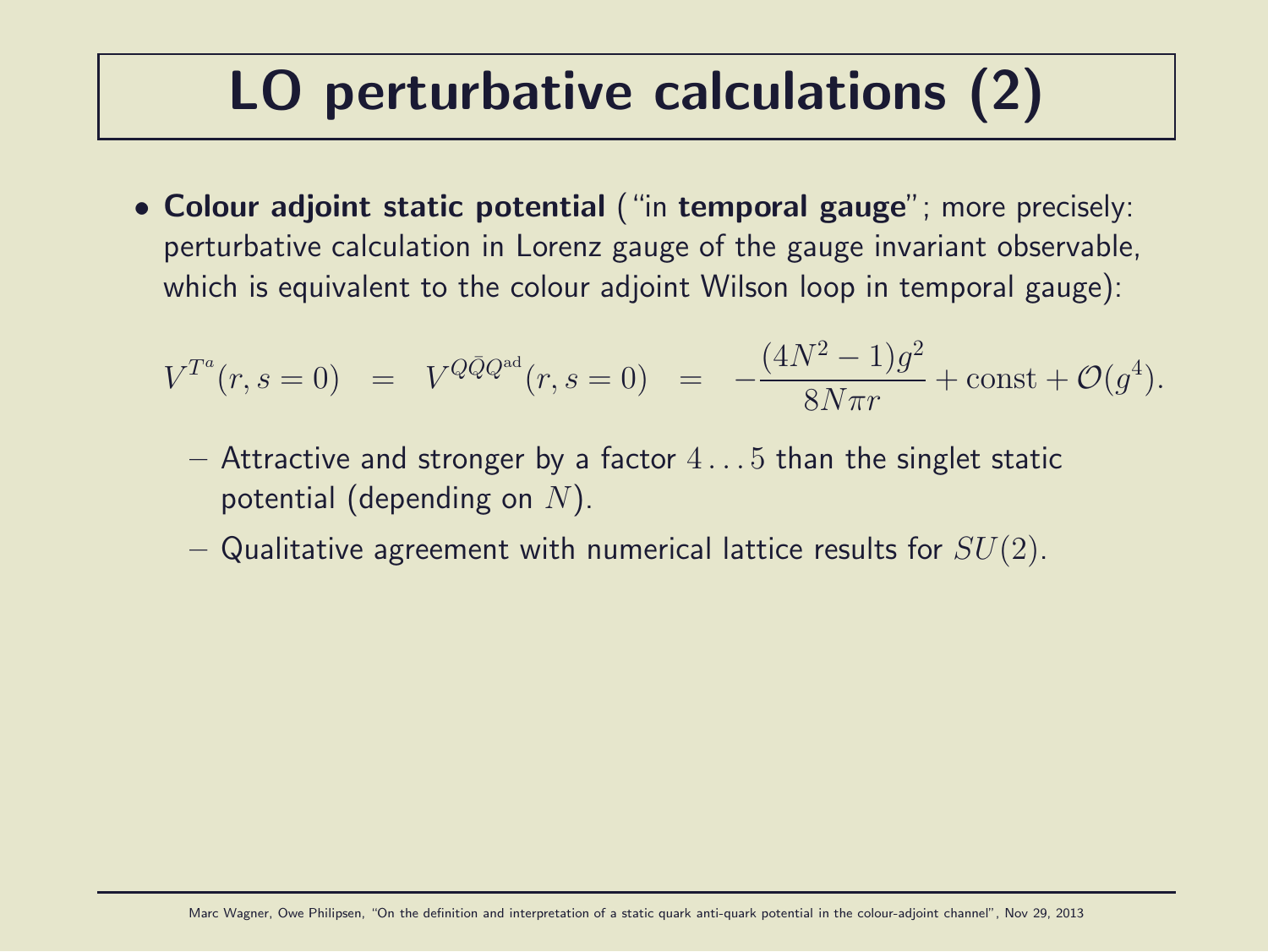# Matching lattice/perturbative results (1)

- Lattice results for the static potential exhibit large discretisation errors for  $r < 2a$  (for our ensembles  $2a \approx 0.08$  fm... 0.20 fm).
- Perturbative results for the static potential are only trustworthy for separations  $\lesssim\!0.2\,$ fm.

 $\rightarrow$  Small region of overlap between lattice and perturbative results.

• The leading order of perturbation theory, which we will use in the following,

$$
V^{1,\text{LO}}(r) \;\; = \;\; -\frac{3g^2}{16\pi r} + \text{const} \quad , \quad V^{T^a,\text{LO}}(r,s=0) \;\; = \;\; -\frac{15g^2}{16\pi r} + \text{const}
$$

(here specialized to gauge group  $SU(2)$ ) is known to be a rather poor approximation.

 $\rightarrow$  Only qualitative agreement expected, when comparing to lattice results.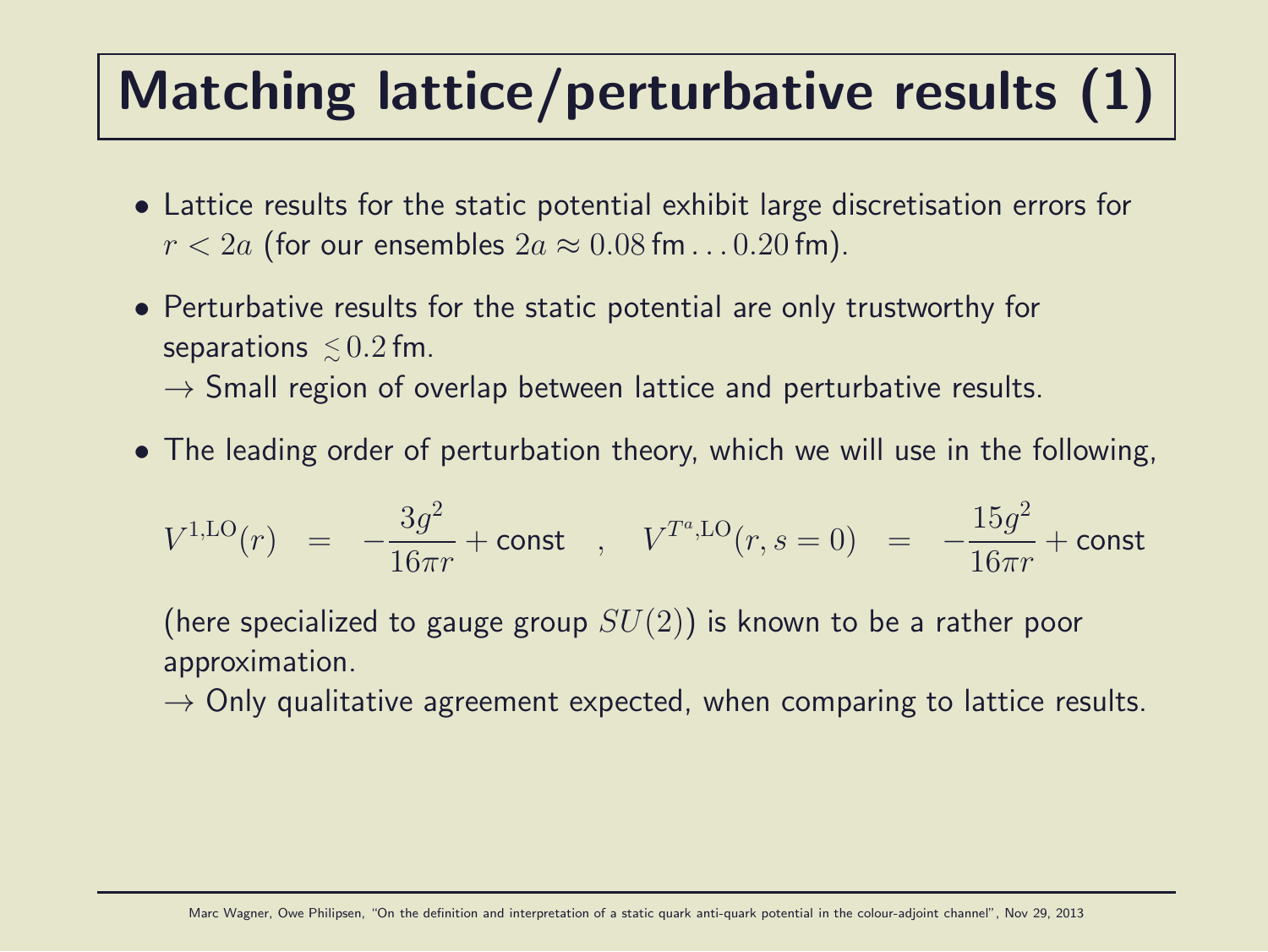### Matching lattice/perturbative results (2)

 $\bullet\,$  We determine  $\alpha_s\equiv g^2/4\pi$  from the corresponding static forces  $F^X(r)=dV^X(r)/dr, \, X \in \{1,T^a\};$  one the lattice the derivative is defined by a finite difference,

$$
\frac{V^{1,\text{lattice}}(3a) - V^{1,\text{lattice}}(2a)}{a} = \frac{3\alpha_s^1}{4(2.5 \times a)^2}
$$
\n
$$
\frac{V^{T^a,\text{lattice}}(6a) - V^{T^a,\text{lattice}}(4a)}{2a} = \frac{15\alpha_s^{T^a}}{4(5 \times a)^2}
$$

(static colour charges are separated by at least  $2a$ , while at the same time their separation is still quite small).

- $\bullet$   $\Delta \alpha_s^{\rm rel}$  $_s^{\text{rel}}$  is quite small.  $\rightarrow$  A clear sign of agreement between lattice and perturbative results.
- $\alpha_s < 0.5$  for  $\beta = 2.60$ , 2.70.  $\rightarrow$  Perturbation theory "valid".

| $\beta$ | $a$ in fm | $\alpha_{s}^{1}$ | $\alpha_{\rm e}^{T^a}$ | $\Delta \alpha_s^{\rm rel}$ |
|---------|-----------|------------------|------------------------|-----------------------------|
| 2.40    | 0.102     | 0.89             | 0.75                   | 17%                         |
| 2.50    | 0.073     | 0.59             | 0.52                   | 13%                         |
| 2.60    | 0.050     | 0.43             | 0.40                   | $.9\%$                      |
| 2.70    | 0.038     | 0.36             | 0.33                   | $6\%$                       |